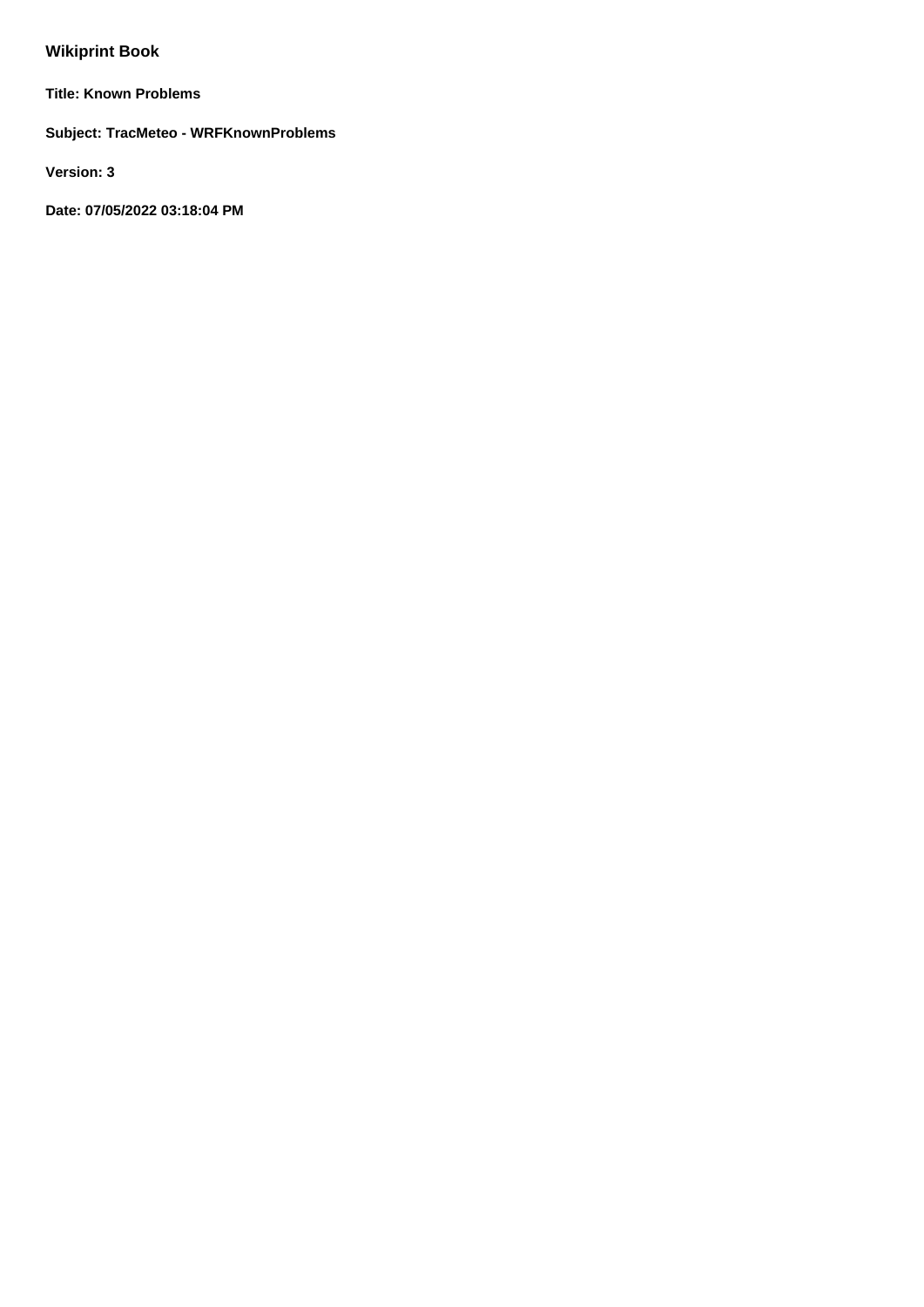# **Table of Contents**

| <b>Known Problems</b>                                                                                                | 3  |
|----------------------------------------------------------------------------------------------------------------------|----|
| [x] gdel: Server could not connect to MOM 476932.ce01.macc.unican.es                                                 | 3  |
| [] Abnormal ending of simulations due to 'Flerchinger' aproximation                                                  | 6  |
| [] Abnormal ending of simulations                                                                                    | 6  |
| [x] Not writting of wrf restart files                                                                                | 7  |
| [] Crash of running simulations by openMPI problems                                                                  | 8  |
| [x] Intel simulations crash with CAM                                                                                 | 9  |
| [x] SST missing values in coastal lines                                                                              | 18 |
| [] p4_error: latest msg from perror: Invalid argument                                                                | 18 |
| [x] p4_error: OOPS: semop lock failed: -1                                                                            | 18 |
| $\left[\right]$ * glibc detected * malloc(): memory corruption:                                                      | 19 |
| [x] Missing required environment variable: MPIRUN_RANK                                                               | 19 |
| [] Different wrf.exe from different nodes                                                                            | 19 |
| [] mpiexec: Error: poll_or_block_event: tm_poll: tm: no event                                                        | 19 |
| [x] mvapich 'call system()' failed                                                                                   | 20 |
| [x] mpiexec: Warning: read_ib_one: protocol version 8 not known, but might still work.                               | 20 |
| [x] ECMWF ERA40 escena missing data                                                                                  | 20 |
| [x] Large waiting in GRID-CSIC                                                                                       | 20 |
| [x] cshell error in wn010                                                                                            | 21 |
| [x] Stale NFS file handle                                                                                            | 21 |
| [x] metgrid.exe Segmentation fault                                                                                   | 21 |
| <b>II CAM NaN</b>                                                                                                    | 21 |
| [x] p4_error: semget failed for setnum: 12                                                                           | 22 |
| [x] P4 GLOBMEMSIZE                                                                                                   | 24 |
| [x] SKINTEMP not found                                                                                               | 24 |
| [x] WOULD GO OFF TOP: KF_ETA_PARA I,J,DPTHMX,DPMIN 81 78 NaN 5000.000                                                | 24 |
| [x] Metgrid error: Error in ext_pkg_write_field in metgrid.log                                                       | 24 |
| [] forrtl: severe (174): SIGSEGV, segmentation fault occurred                                                        | 24 |
| [] wrf.exe: posixio.c:213: px_pgout: Assertion `*posp == $((off_t)(-1))$    *posp == lseek(nciop->fd, 0, 1)' failed. | 25 |
| [] No error, wrf just stops $(i, j?)$                                                                                | 25 |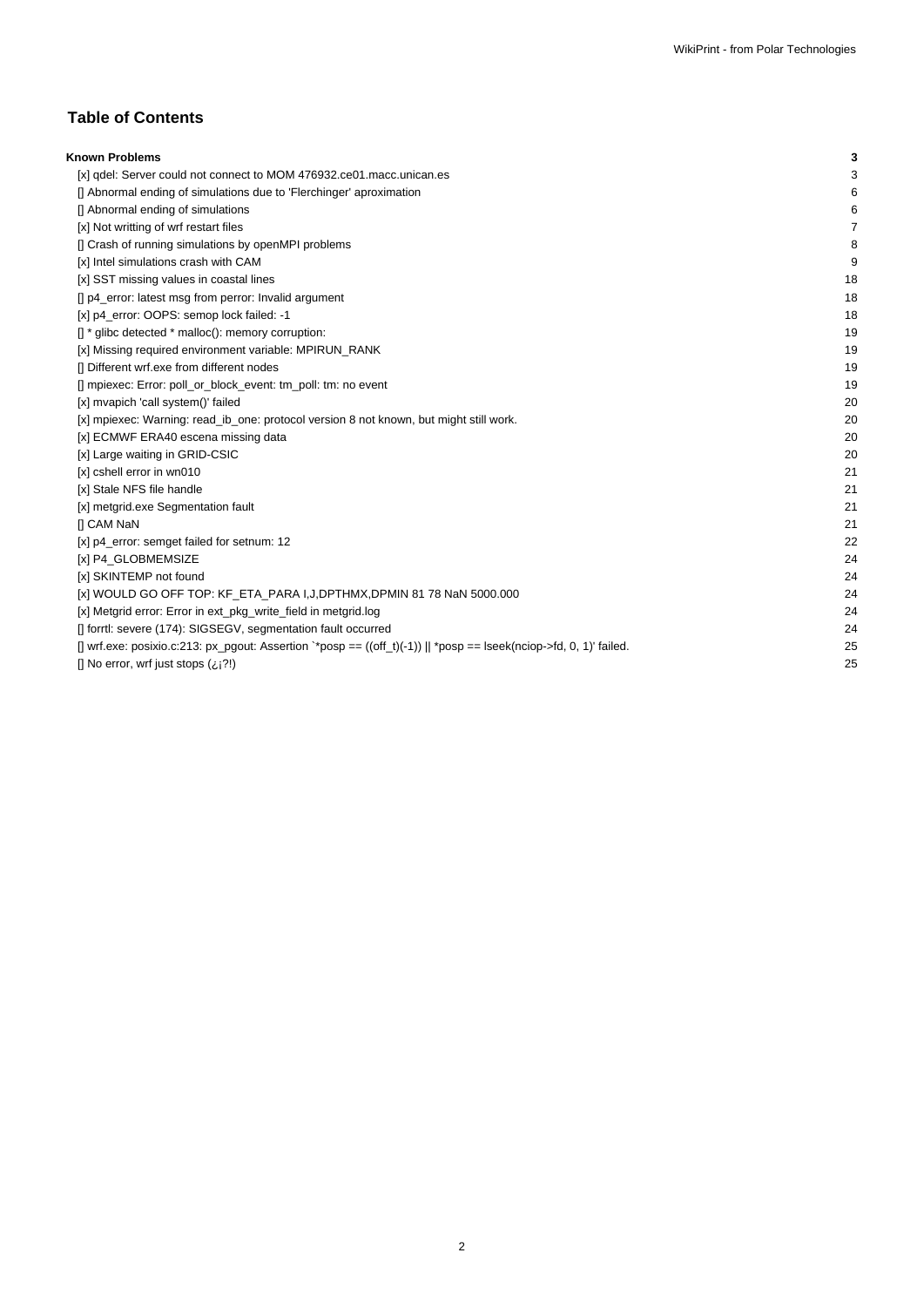## **Known Problems**

[]: Unsolved [x]: Solved

## **[x] qdel: Server could not connect to MOM 476932.ce01.macc.unican.es**

Some times, PBS downs in the nodes. In order to recover it. We have to stop it an restart the service.

[root@ce01 ~]\$ssh wn025 'service pbs\_mom restart'

```
It can be done for all nodes:
```

```
[root@ce01 ~]# cexec 'service pbs_mom status'
************************* macc *************************
--------- wn001---------
pbs_mom (pid 2575) is running...
--------- wn002---------
pbs_mom (pid 3061) is running...
--------- wn003---------
pbs_mom (pid 2908) is running...
------ wn004------ssh(1777) Warning: the RSA host key for 'wn004' differs from the key for the IP address '192.168.202.14'
Offending key for IP in /etc/ssh/ssh_known_hosts:8
Matching host key in /root/.ssh/known hosts:117
ssh(1777) Permission denied, please try again.
ssh(1777) Permission denied, please try again.
ssh(1777) Permission denied (publickey,password).
--------- wn005---------
pbs_mom dead but subsys locked
--------- wn006---------
pbs_mom (pid 3002) is running...
--------- wn007---------
pbs_mom (pid 29926) is running...
--------- wn008---------
pbs_mom dead but subsys locked
--------- wn009---------
ssh(1796) Permission denied, please try again.
ssh(1796) Permission denied, please try again.
ssh(1796) Permission denied (publickey,gssapi-keyex,gssapi-with-mic,password).
--------- wn010---------
pbs_mom dead but subsys locked
--------- wn011---------
pbs_mom dead but subsys locked
--------- wn012---------
pbs_mom dead but subsys locked
--------- wn013---------
pbs_mom (pid 6605 6604 6422) is running...
--------- wn014---------
pbs_mom (pid 3137) is running...
--------- wn015---------
pbs_mom dead but subsys locked
--------- wn016---------
pbs_mom dead but subsys locked
--------- wn017---------
pbs_mom dead but subsys locked
--------- wn018---------
pbs_mom (pid 3284) is running...
--------- wn019---------
pbs_mom dead but subsys locked
--------- wn020---------
```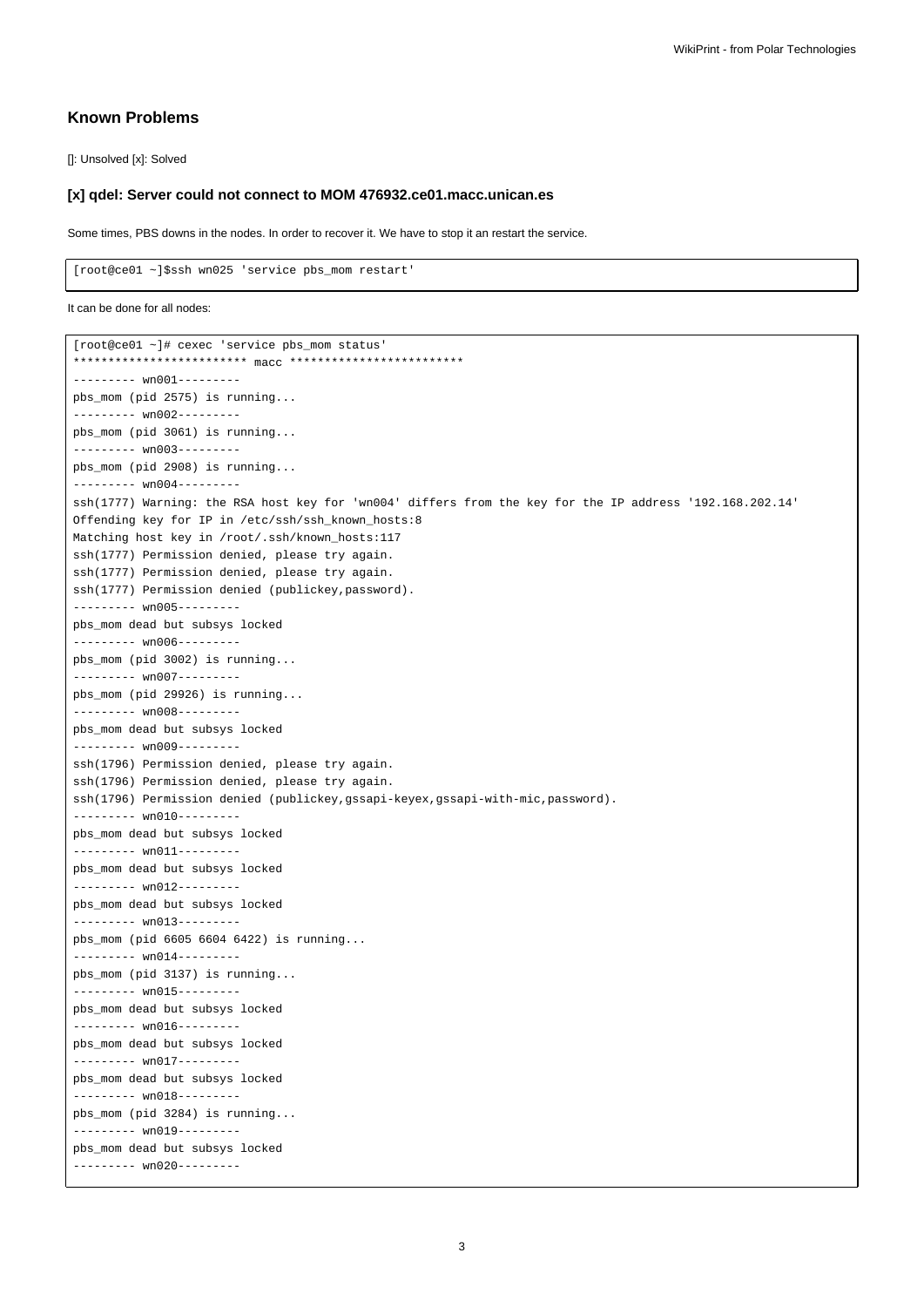pbs\_mom dead but subsys locked --------- wn021-------- pbs\_mom dead but subsys locked --------- wn022-------- pbs\_mom dead but subsys locked --------- wn023-------- pbs\_mom dead but subsys locked --------- wn024-------- pbs\_mom (pid 3157) is running... --------- wn025-------- pbs\_mom (pid 18308) is running... --------- wn031-------- pbs\_mom dead but subsys locked --------- wn032-------- pbs\_mom dead but subsys locked --------- wn033-------- pbs\_mom dead but subsys locked --------- wn034-------- pbs\_mom dead but subsys locked --------- wn035-------- pbs\_mom dead but subsys locked --------- wn036-------- pbs\_mom dead but subsys locked -------- wn041--------pbs\_mom dead but subsys locked --------- wn042-------- pbs\_mom dead but subsys locked --------- wn043-------- pbs\_mom dead but subsys locked --------- wn044-------- pbs\_mom dead but subsys locked --------- wn045-------- pbs\_mom dead but subsys locked --------- wn046-------- pbs\_mom dead but subsys locked

#### Restarting

```
[root@ce01 ~]# cexec 'service pbs_mom restart'
************************* macc *************************
--------- wn001---------
Shutting down TORQUE Mom: [ OK ]
Starting TORQUE Mom: [ OK ]
--------- wn002---------
Shutting down TORQUE Mom: [ OK ]
Starting TORQUE Mom: [ OK ]
--------- wn003---------
Shutting down TORQUE Mom: [ OK ]
Starting TORQUE Mom: [ OK ]
--------- wn004---------
ssh(2514) Warning: the RSA host key for 'wn004' differs from the key for the IP address '192.168.202.14'
Offending key for IP in /etc/ssh/ssh_known_hosts:8
Matching host key in /root/.ssh/known_hosts:117
ssh(2514) Permission denied, please try again.
ssh(2514) Permission denied, please try again.
ssh(2514) Permission denied (publickey,password).
--------- wn005---------
Shutting down TORQUE Mom: [FAILED]
Starting TORQUE Mom: [ OK ]
--------- wn006---------
Shutting down TORQUE Mom: [ OK ]
```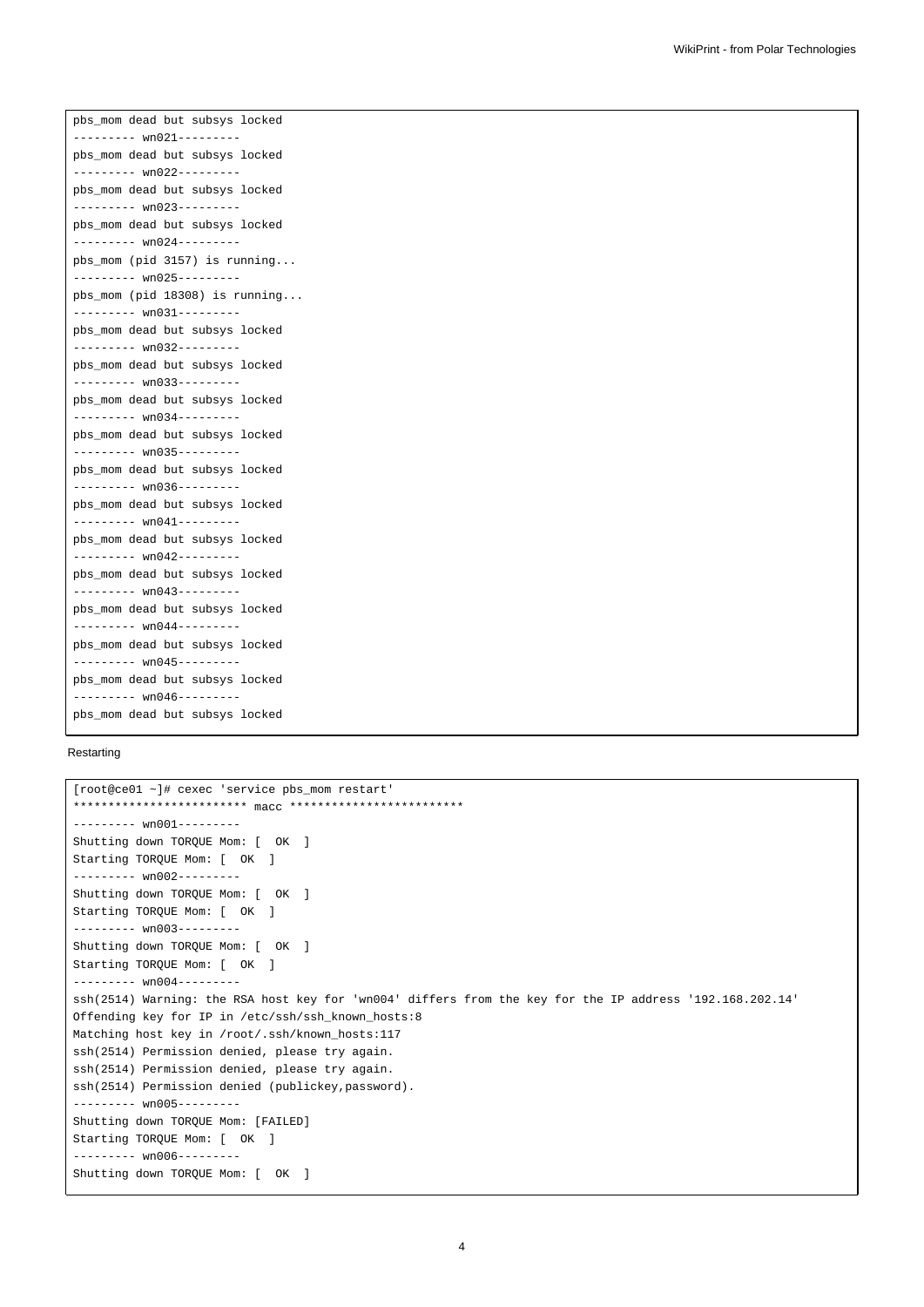Starting TORQUE Mom: [ OK ] -------- wn007-----Shutting down TORQUE Mom: [ OK ] Starting TORQUE Mom: [ OK ] --------- wn008--------- Shutting down TORQUE Mom: [FAILED] Starting TORQUE Mom: [ OK ] -------- wn009-------ssh(2524) Permission denied, please try again. ssh(2524) Permission denied, please try again. ssh(2524) Permission denied (publickey,gssapi-keyex,gssapi-with-mic,password). --------- wn010--------- Shutting down TORQUE Mom: [FAILED] Starting TORQUE Mom: [ OK ] --------- wn011--------- Shutting down TORQUE Mom: [FAILED] Starting TORQUE Mom: [ OK ] --------- wn012--------- Shutting down TORQUE Mom: [FAILED] Starting TORQUE Mom: [ OK ] --------- wn013--------- Shutting down TORQUE Mom: [ OK ] Starting TORQUE Mom: [ OK ] --------- wn014--------- Shutting down TORQUE Mom: [ OK ] Starting TORQUE Mom: [ OK ] --------- wn015--------- Shutting down TORQUE Mom: [FAILED] Starting TORQUE Mom: [ OK ] -------- wn016--------Shutting down TORQUE Mom: [FAILED] Starting TORQUE Mom: [ OK ] --------- wn017--------- Shutting down TORQUE Mom: [FAILED] Starting TORQUE Mom: [ OK ] --------- wn018--------- Shutting down TORQUE Mom: [ OK ] Starting TORQUE Mom: [ OK ] --------- wn019--------- Shutting down TORQUE Mom: [FAILED] Starting TORQUE Mom: [ OK ] -------- wn020---------Shutting down TORQUE Mom: [FAILED] Starting TORQUE Mom: [ OK ] --------- wn021--------- Shutting down TORQUE Mom: [FAILED] Starting TORQUE Mom: [ OK ] --------- wn022--------- Shutting down TORQUE Mom: [FAILED] Starting TORQUE Mom: [ OK ] --------- wn023--------- Shutting down TORQUE Mom: [FAILED] Starting TORQUE Mom: [ OK ] --------- wn024--------- Shutting down TORQUE Mom: [ OK ] Starting TORQUE Mom: [ OK ] --------- wn025--------- Shutting down TORQUE Mom: [ OK ] Starting TORQUE Mom: [ OK ] --------- wn031--------- Shutting down TORQUE Mom: [FAILED]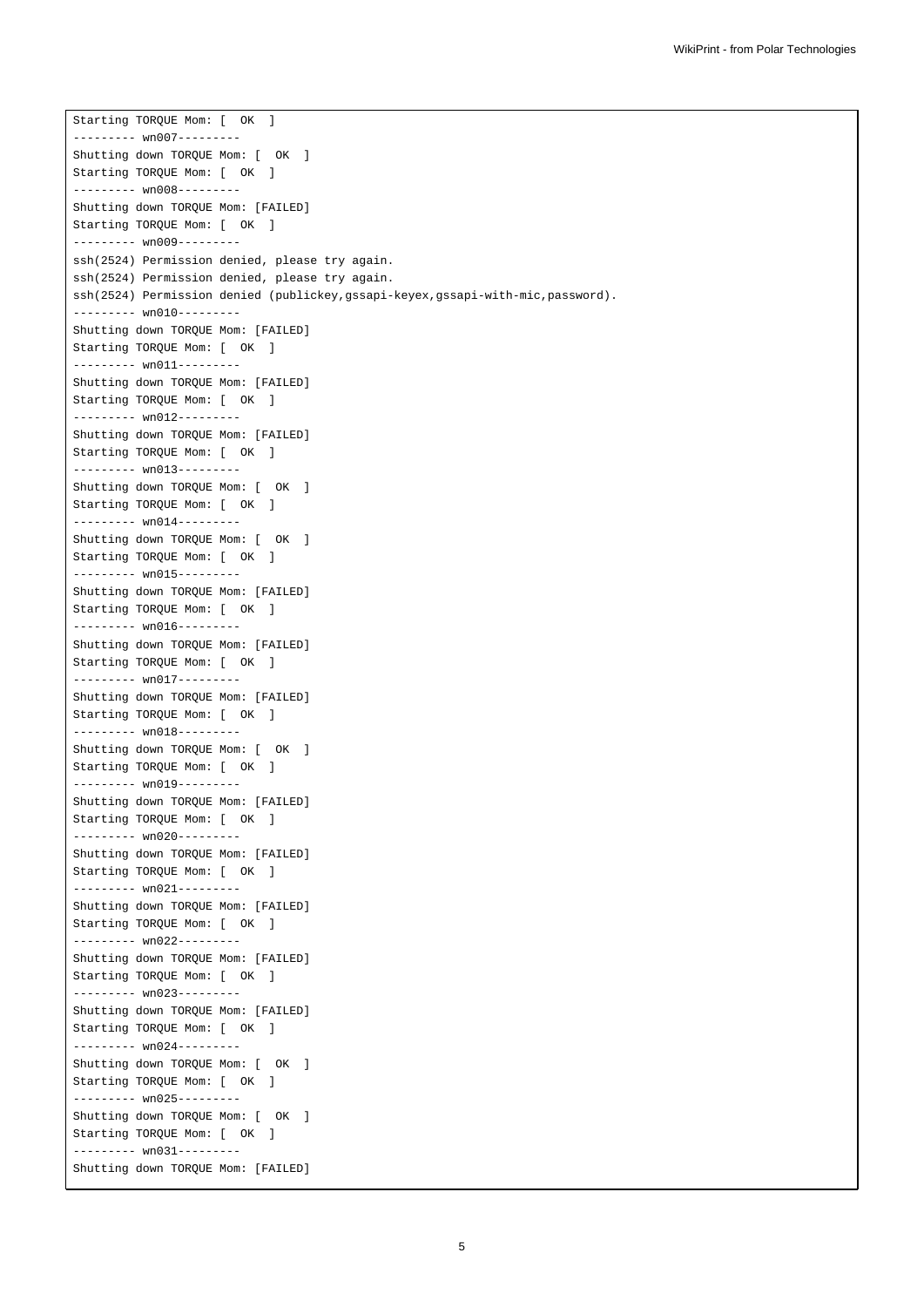Starting TORQUE Mom: [ OK ] ------- wn032-----Shutting down TORQUE Mom: [FAILED] Starting TORQUE Mom: [ OK ] --------- wn033--------- Shutting down TORQUE Mom: [FAILED] Starting TORQUE Mom: [ OK ] --------- wn034--------- Shutting down TORQUE Mom: [FAILED] Starting TORQUE Mom: [ OK ] --------- wn035--------- Shutting down TORQUE Mom: [FAILED] Starting TORQUE Mom: [ OK ] --------- wn036--------- Shutting down TORQUE Mom: [FAILED] Starting TORQUE Mom: [ OK ] --------- wn041--------- Shutting down TORQUE Mom: [FAILED] Starting TORQUE Mom: [ OK ] --------- wn042--------- Shutting down TORQUE Mom: [FAILED] Starting TORQUE Mom: [ OK ] --------- wn043--------- Shutting down TORQUE Mom: [FAILED] Starting TORQUE Mom: [ OK ] --------- wn044--------- Shutting down TORQUE Mom: [FAILED] Starting TORQUE Mom: [ OK ] --------- wn045--------- Shutting down TORQUE Mom: [FAILED] Starting TORQUE Mom: [ OK ]  $------$  wn046 --------Shutting down TORQUE Mom: [FAILED] Starting TORQUE Mom: [ OK ]

#### And then the nodes are:

[root@ce01 ~]# pbsnodes -l wn002 offline wn003 offline wn004 down, offline wn009 down,offline wn001 offline

#### **[] Abnormal ending of simulations due to 'Flerchinger' aproximation**

#### A simulation ends with the following message:

```
(\ldots)d01 2000-09-13_00:00:00 Input data processed for wrflowinp_d<domain> for domain 1
Flerchinger USEd in NEW version. Iterations= 10
Flerchinger USEd in NEW version. Iterations= 10
Flerchinger USEd in NEW version. Iterations= 10
```
Related to the topic:

- [?WRF forum](http://forum.wrfforum.com/viewtopic.php?f=6&t=2531)
- phys/module\_sf\_noahdrv.F code

## **[] Abnormal ending of simulations**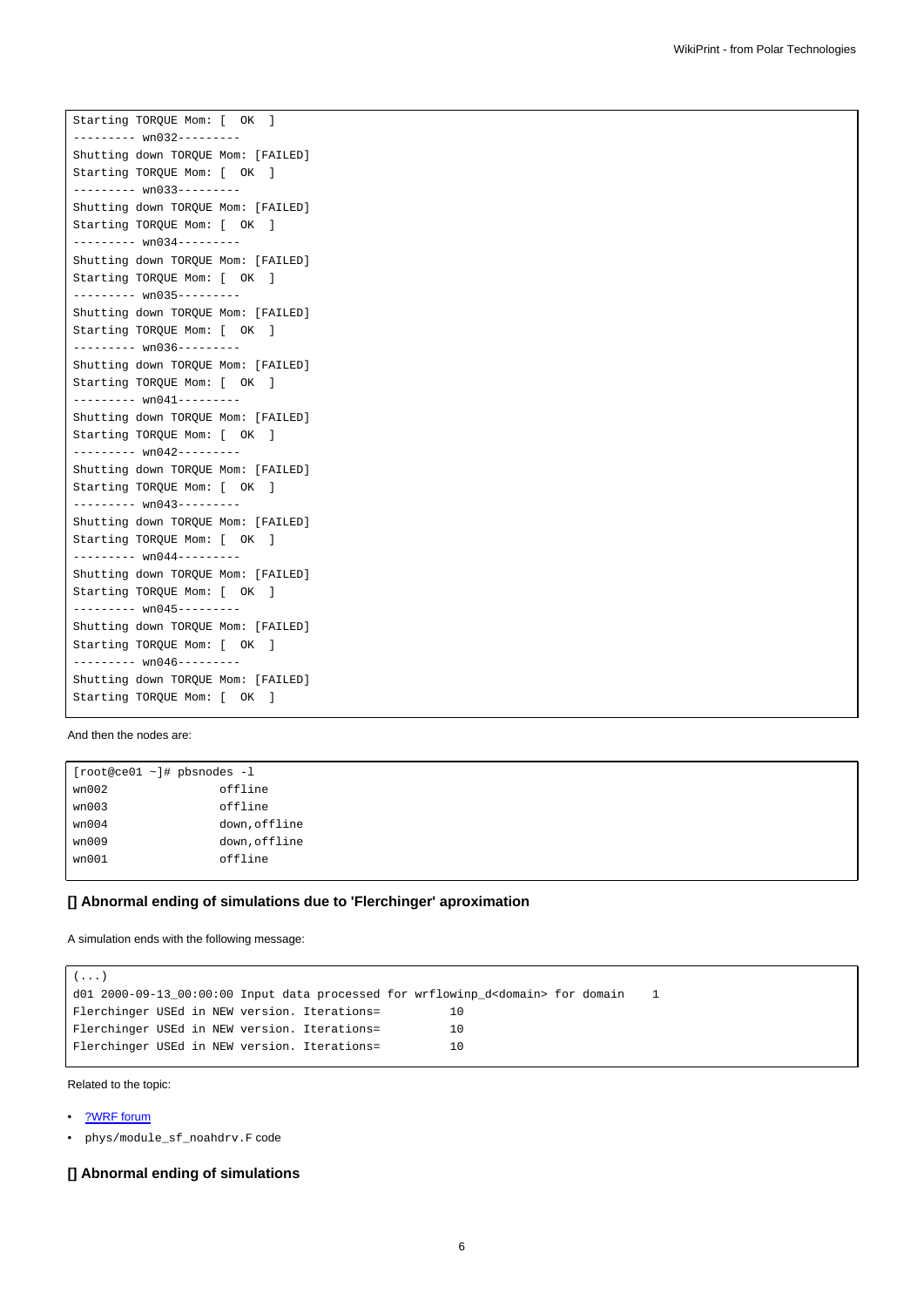While a simulation was running on 'rsl.error.0000' appears:

| $(\ldots)$ |                  |                                                                                 |         |                                                                                                                   |
|------------|------------------|---------------------------------------------------------------------------------|---------|-------------------------------------------------------------------------------------------------------------------|
|            |                  | Timing for main: time 2001-03-03_05:00:00 on domain 1: 2.94590 elapsed seconds. |         |                                                                                                                   |
|            |                  |                                                                                 |         | $wrf.exe: posixio.c:213: px\_pgout:iSsertion *oposp == ((off_t)(-1))    *posp == lseek(nciop->fd, 0, 1)' failed.$ |
| Image      | PC               | Routine                                                                         | Line    | Source                                                                                                            |
| libc.so.6  | 0000003AC6830265 | Unknown                                                                         | Unknown | Unknown                                                                                                           |
| libc.so.6  | 0000003AC6831D10 | Unknown                                                                         | Unknown | Unknown                                                                                                           |
| libc.so.6  | 0000003AC68296E6 | Unknown                                                                         | Unknown | Unknown                                                                                                           |
| wrf.exe    | 00000000015E846A | Unknown                                                                         | Unknown | Unknown                                                                                                           |
| wrf.exe    | 00000000015BD80D | Unknown                                                                         | Unknown | Unknown                                                                                                           |
| wrf.exe    | 00000000015CC1FE | Unknown                                                                         | Unknown | Unknown                                                                                                           |
| wrf.exe    | 0000000001571B10 | Unknown                                                                         | Unknown | Unknown                                                                                                           |
| wrf.exe    | 00000000015708BD | Unknown                                                                         | Unknown | Unknown                                                                                                           |
| wrf.exe    | 000000000155F149 | Unknown                                                                         | Unknown | Unknown                                                                                                           |
| wrf.exe    | 000000000155B828 | Unknown                                                                         | Unknown | Unknown                                                                                                           |
| wrf.exe    | 0000000000BCA9ED | Unknown                                                                         | Unknown | Unknown                                                                                                           |
| wrf.exe    | 0000000000BC71D9 | Unknown                                                                         | Unknown | Unknown                                                                                                           |
| wrf.exe    | 0000000000BC6C58 | Unknown                                                                         | Unknown | Unknown                                                                                                           |
| wrf.exe    | 0000000000BC6162 | Unknown                                                                         | Unknown | Unknown                                                                                                           |
| wrf.exe    | 0000000000BC5EFE | Unknown                                                                         | Unknown | Unknown                                                                                                           |
| wrf.exe    | 000000000DEF177  | Unknown                                                                         | Unknown | Unknown                                                                                                           |
| wrf.exe    | 00000000007413C2 | Unknown                                                                         | Unknown | Unknown                                                                                                           |
| wrf.exe    | 0000000006BE487  | Unknown                                                                         | Unknown | Unknown                                                                                                           |
| wrf.exe    | 00000000006552B9 | Unknown                                                                         | Unknown | Unknown                                                                                                           |
| wrf.exe    | 000000000067A5B4 | Unknown                                                                         | Unknown | Unknown                                                                                                           |
| wrf.exe    | 0000000000678591 | Unknown                                                                         | Unknown | Unknown                                                                                                           |
| wrf.exe    | 00000000004CA59F | Unknown                                                                         | Unknown | Unknown                                                                                                           |
| wrf.exe    | 000000000047B093 | Unknown                                                                         | Unknown | Unknown                                                                                                           |
| wrf.exe    | 000000000047B047 | Unknown                                                                         | Unknown | Unknown                                                                                                           |
| wrf.exe    | 000000000047AFDC | Unknown                                                                         | Unknown | Unknown                                                                                                           |
| libc.so.6  | 0000003AC681D994 | Unknown                                                                         | Unknown | Unknown                                                                                                           |
| wrf.exe    | 000000000047AEE9 | Unknown                                                                         | Unknown | Unknown                                                                                                           |
|            |                  |                                                                                 |         |                                                                                                                   |

Related links:

- [?discussion on matters of common interest to netCDF user \(\)](http://blog.gmane.org/gmane.comp.lib.netcdf/month=20091201)
- [?WRF forum 1](http://forum.wrfforum.com/viewtopic.php?f=6&t=2053&start=0)
- [?WRF forum 2](http://forum.wrfforum.com/viewtopic.php?f=6&t=2496&start=0)

# **[x] Not writting of wrf restart files**

Along the simulation on rsl. [error/out]. [nnnn] appears

```
(\;.\;.\;.)Timing for Writing restart for domain 1: 48.82700 elapsed seconds.
(\;.\;.\;.)
```
But restart was never written. Along the simulation, a wrfrst\_[.....] file is written, but it has only 32 bytes and it is alive only the 48.82700 seconds, after that time it disappears. Looking to the execution flow (via strace):

```
( \ldots )open("wrfrst_d01_2000-06-01_11:30:00", O_RDWR|O_CREAT|O_TRUNC, 0666) = 13
fstat(13, {st_model=S_IFREG|0664, st_size=0, ...}) = 0fstat(13, {st_model=S_IFREG|0664, st_size=0, ...}) = 0lseek(13, 0, SEEK_CUR) = 0lseek(13, 24, SEEK_SET) = 24
write(13, \sqrt{0}000000000, 8) = 8
lseek(13, 0, SEEK_SET) = 0(...)
```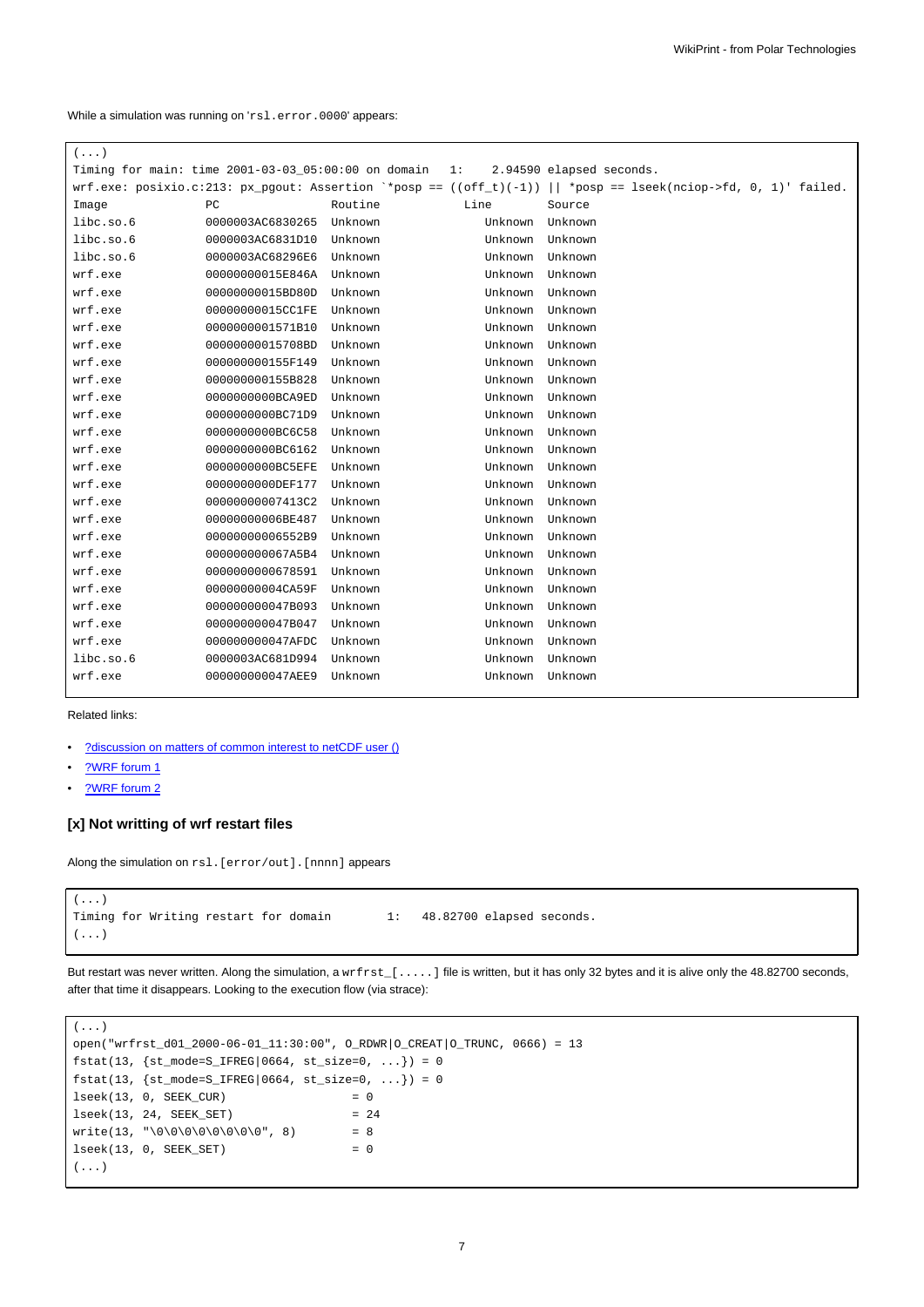```
write(1, "Timing for Writing restart for d"..., 76) = 76
write(2, "Timing for Writing restart for d"..., 76) = 76
lseek(13, 0, SEEK_CUR) = 0write(13, "CDF\1\0\0\0\0\0\0\0\0\0\0\0\0\0\0\0\0\0\0\0\0\0\0\0\0\0\0\0\0", 32) = 32
close(13) = 0
unlink("wrfrst_d01_2000-06-01_11:00:00") = 0
( \ldots )
```
It seems to be something related with the size of files.

In order to allow netCDF output bigger than 2GB on should activate a variable (in compile.bash)

export WRFIO\_NCD\_LARGE\_FILE\_SUPPORT=1

Now is working

## **[] Crash of running simulations by openMPI problems**

In a not systematic way, some simulations stopped with the following message:

```
[lluis@wn033 ~]$ cat /localtmp/wrf4g.20110213111149664772000/log/wrf_2000101006.out
[wn033.macc.unican.es:19865] mca: base: component_find: unable to open /oceano/gmeteo/WORK/ASNA/WRF/run/hvt125/hvt125_200
[wn033.macc.unican.es:19864] mca: base: component_find: unable to open /oceano/gmeteo/WORK/ASNA/WRF/run/hvt125/hvt125_200
[wn033.macc.unican.es:19869] mca: base: component_find: unable to open /oceano/gmeteo/WORK/ASNA/WRF/run/hvt125/hvt125_200
[wn033.macc.unican.es:19866] mca: base: component_find: unable to open /oceano/gmeteo/WORK/ASNA/WRF/run/hvt125/hvt125_200
[wn033.macc.unican.es:19867] mca: base: component_find: unable to open /oceano/gmeteo/WORK/ASNA/WRF/run/hvt125/hvt125_200
[wn033.macc.unican.es:19876] mca: base: component_find: unable to open /oceano/gmeteo/WORK/ASNA/WRF/run/hvt125/hvt125_200
[wn033.macc.unican.es:19870] mca: base: component_find: unable to open /oceano/gmeteo/WORK/ASNA/WRF/run/hvt125/hvt125_200
[wn033.macc.unican.es:19874] mca: base: component_find: unable to open /oceano/gmeteo/WORK/ASNA/WRF/run/hvt125/hvt125_200
[wn033.macc.unican.es:19877] mca: base: component_find: unable to open /oceano/gmeteo/WORK/ASNA/WRF/run/hvt125/hvt125_200
[wn033.macc.unican.es:19863] mca: base: component_find: unable to open /oceano/gmeteo/WORK/ASNA/WRF/run/hvt125/hvt125_200
[wn033.macc.unican.es:19871] mca: base: component_find: unable to open /oceano/gmeteo/WORK/ASNA/WRF/run/hvt125/hvt125_200
[wn033.macc.unican.es:19875] mca: base: component_find: unable to open /oceano/gmeteo/WORK/ASNA/WRF/run/hvt125/hvt125_200
[wn033.macc.unican.es:19873] mca: base: component_find: unable to open /oceano/gmeteo/WORK/ASNA/WRF/run/hvt125/hvt125_200
[wn033.macc.unican.es:19868] mca: base: component_find: unable to open /oceano/gmeteo/WORK/ASNA/WRF/run/hvt125/hvt125_200
[wn033.macc.unican.es:19862] mca: base: component_find: unable to open /oceano/gmeteo/WORK/ASNA/WRF/run/hvt125/hvt125_200
[wn033.macc.unican.es:19872] mca: base: component_find: unable to open /oceano/gmeteo/WORK/ASNA/WRF/run/hvt125/hvt125_200
[wn033.macc.unican.es:19872] mca: base: component_find: unable to open /oceano/gmeteo/WORK/ASNA/WRF/run/hvt125/hvt125_200
[wn033.macc.unican.es:19868] mca: base: component_find: unable to open /oceano/gmeteo/WORK/ASNA/WRF/run/hvt125/hvt125_200
[wn033.macc.unican.es:19875] mca: base: component_find: unable to open /oceano/gmeteo/WORK/ASNA/WRF/run/hvt125/hvt125_200
[wn033.macc.unican.es:19862] mca: base: component_find: unable to open /oceano/gmeteo/WORK/ASNA/WRF/run/hvt125/hvt125_200
[wn033.macc.unican.es:19871] mca: base: component_find: unable to open /oceano/gmeteo/WORK/ASNA/WRF/run/hvt125/hvt125_200
[wn033.macc.unican.es:19866] mca: base: component_find: unable to open /oceano/gmeteo/WORK/ASNA/WRF/run/hvt125/hvt125_200
[wn033.macc.unican.es:19873] mca: base: component_find: unable to open /oceano/gmeteo/WORK/ASNA/WRF/run/hvt125/hvt125_200
[wn033.macc.unican.es:19863] mca: base: component_find: unable to open /oceano/gmeteo/WORK/ASNA/WRF/run/hvt125/hvt125_200
[wn033.macc.unican.es:19864] mca: base: component_find: unable to open /oceano/gmeteo/WORK/ASNA/WRF/run/hvt125/hvt125_200
[wn033.macc.unican.es:19876] mca: base: component_find: unable to open /oceano/gmeteo/WORK/ASNA/WRF/run/hvt125/hvt125_200
[wn033.macc.unican.es:19867] mca: base: component_find: unable to open /oceano/gmeteo/WORK/ASNA/WRF/run/hvt125/hvt125_200
[wn033.macc.unican.es:19877] mca: base: component_find: unable to open /oceano/gmeteo/WORK/ASNA/WRF/run/hvt125/hvt125_200
[wn033.macc.unican.es:19869] mca: base: component_find: unable to open /oceano/gmeteo/WORK/ASNA/WRF/run/hvt125/hvt125_200
[wn033.macc.unican.es:19870] mca: base: component_find: unable to open /oceano/gmeteo/WORK/ASNA/WRF/run/hvt125/hvt125_200
[wn033.macc.unican.es:19865] mca: base: component_find: unable to open /oceano/gmeteo/WORK/ASNA/WRF/run/hvt125/hvt125_200
[wn033.macc.unican.es:19874] mca: base: component_find: unable to open /oceano/gmeteo/WORK/ASNA/WRF/run/hvt125/hvt125_200
mpiexec: killing job...
--------------------------------------------------------------------------
Sorry! You were supposed to get help about:
  orterun:unclean-exit
But I couldn't open the help file:
```
/oceano/gmeteo/WORK/ASNA/WRF/run/hvt125/hvt125\_2000101006\_2000101200/0001/openmpi/share/openmpi/help-orterun.txt: No s --------------------------------------------------------------------------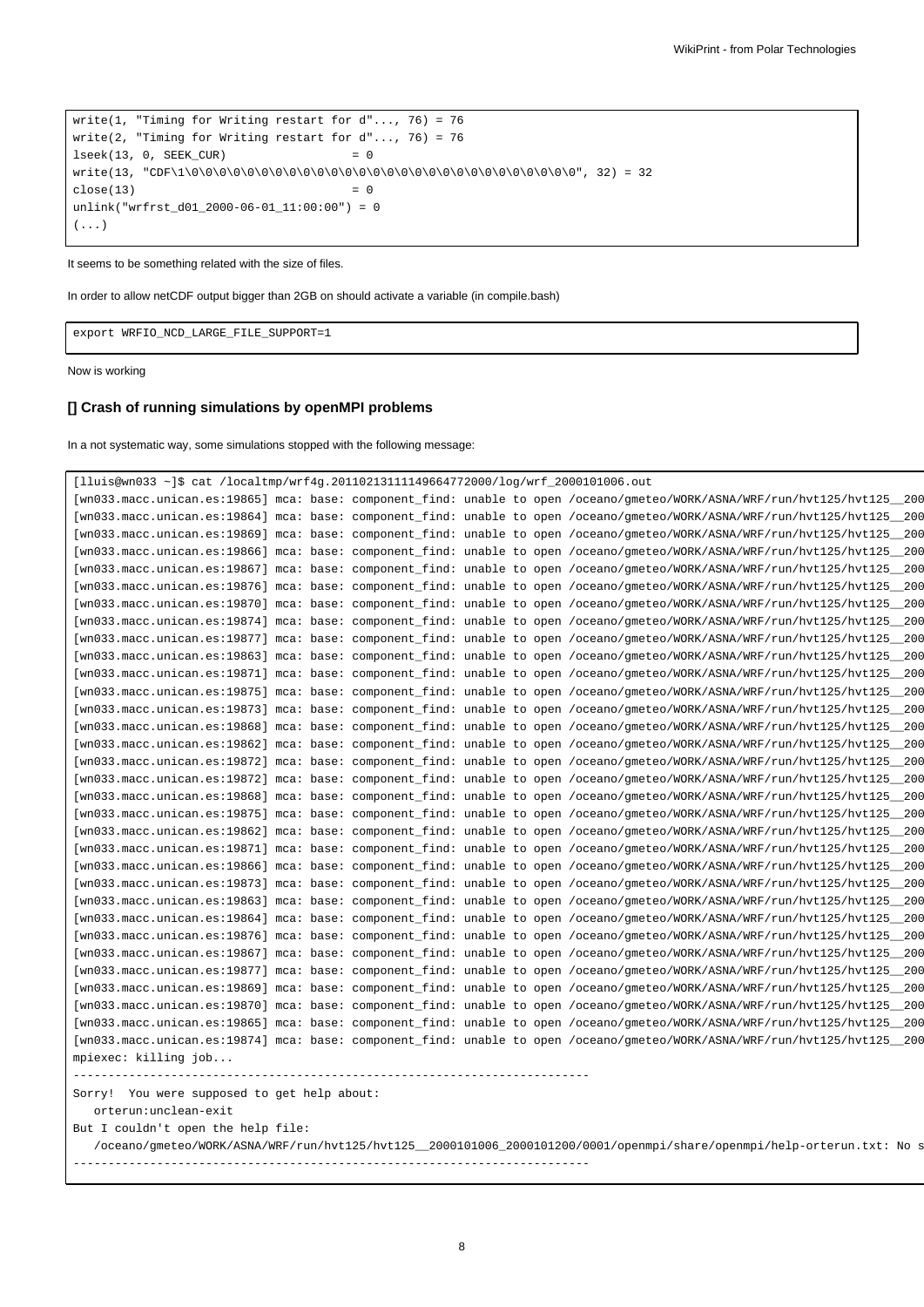#### **[x] Intel simulations crash with CAM**

Simulations crash just at beginning of them:

```
taskid: 0 hostname: wn025.macc.unican.es
Quilting with 1 groups of 0 I/O tasks.
Namelist dfi_control not found in namelist.input. Using registry defaults for v
ariables in dfi_control
Namelist tc not found in namelist.input. Using registry defaults for variables
in tc
Namelist scm not found in namelist.input. Using registry defaults for variables
in scm
Namelist fire not found in namelist.input. Using registry defaults for variable
s in fire
Ntasks in X 2, ntasks in Y 4
WRF V3.1.1 MODEL
 *** CLWRF code enabled
 *************************************
Parent domain
ids, ide, jds, jde 1 50 1 50
\text{ims.}\ \text{ime.}\ \text{Time} -4 \text{32} -4 \text{20}ips, ipe, ips, jpe 1 25 1 13
 *************************************
DYNAMICS OPTION: Eulerian Mass Coordinate
  alloc space field: domain 1, 26649120 bytes allocated
 med_initialdata_input: calling input_model_input
INPUT LandUse = "USGS"
forrtl: severe (174): SIGSEGV, segmentation fault occurred
Image PC Routine Line Source
wrf.exe 00000000013EF3E1 Unknown Unknown Unknown
wrf.exe 00000000013F05A7 Unknown Unknown Unknown
wrf.exe 00000000013F1CE8 Unknown Unknown Unknown
wrf.exe 00000000011BB44B Unknown Unknown Unknown
wrf.exe 0000000000DE008E Unknown Unknown Unknown
wrf.exe 0000000000DDAEAD Unknown Unknown Unknown
wrf.exe 00000000009AF813 Unknown Unknown Unknown
wrf.exe 0000000000690D01 Unknown Unknown Unknown
wrf.exe 000000000068DB21 Unknown Unknown Unknown
wrf.exe 000000000047BC1B Unknown Unknown Unknown
wrf.exe 000000000047B049 Unknown Unknown Unknown
wrf.exe 000000000047AFEC Unknown Unknown Unknown
libc.so.6 0000003C6421D994 Unknown Unknown Unknown
wrf.exe 000000000047AEE9 Unknown Unknown Unknown
```
#### where:

[lluis@wn025 run]\$ find /lib\* -name libc.so.6 /lib/libc.so.6 /lib/i686/nosegneg/libc.so.6 /lib64/libc.so.6

#### and

[lluis@wn025 run]\$ ldd wrf.exe libmpi\_f90.so.0 => not found libmpi\_f77.so.0 => not found libmpi.so.0 => not found libopen-rte.so.0 => not found libopen-pal.so.0 => not found libdl.so.2 => /lib64/libdl.so.2 (0x0000003c64600000)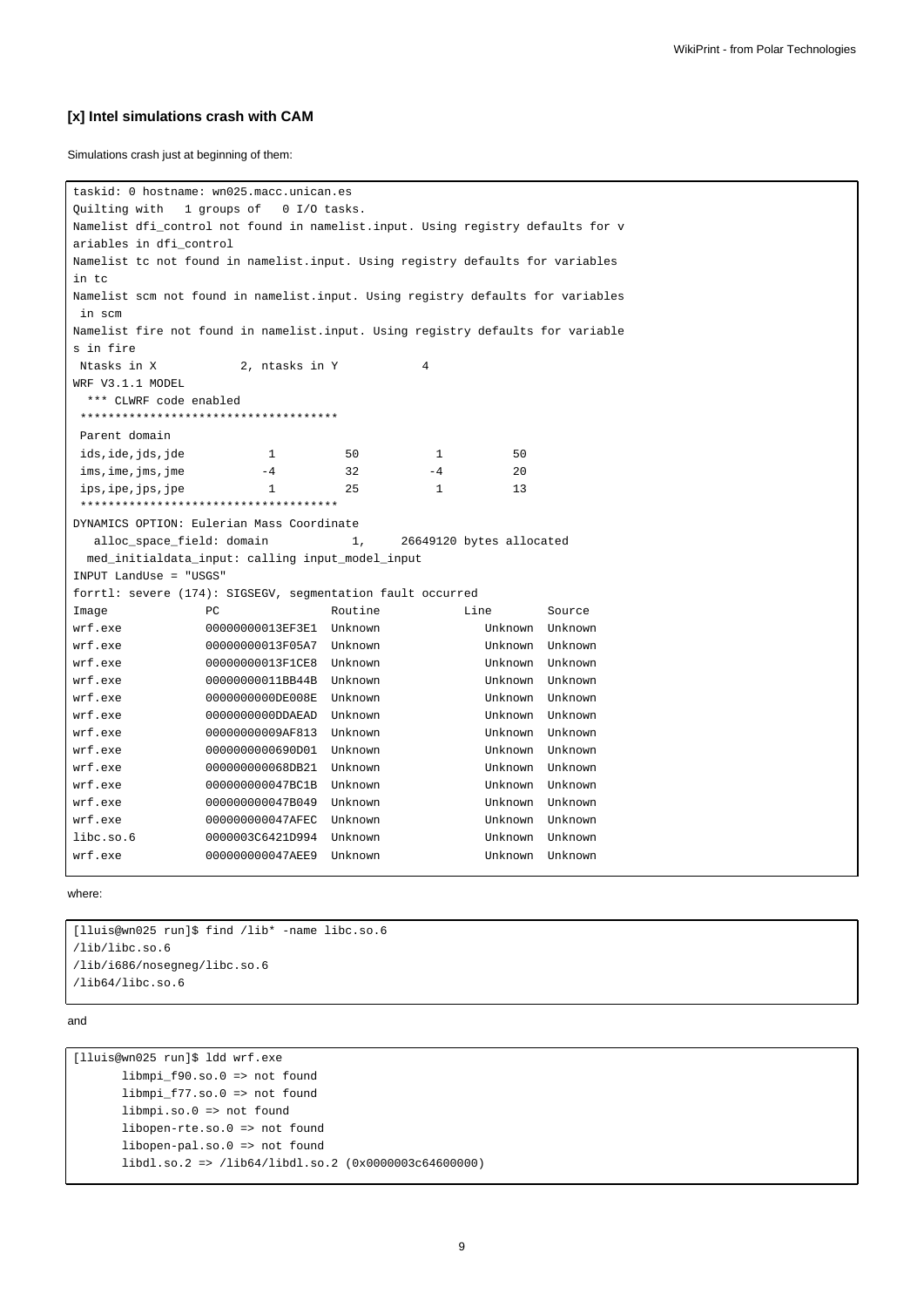```
libnsl.so.1 => /lib64/libnsl.so.1 (0x0000003c65600000)
libutil.so.1 => /lib64/libutil.so.1 (0x0000003c65a00000)
libm.so.6 => /lib64/libm.so.6 (0x0000003c64e00000)
libpthread.so.0 => /lib64/libpthread.so.0 (0x0000003c64a00000)
libc.so.6 => /lib64/libc.so.6 (0x0000003c64200000)
libgcc_s.so.1 => /lib64/libgcc_s.so.1 (0x0000003c66200000)
/lib64/ld-linux-x86-64.so.2 (0x0000003c63e00000)
```
This happens with:

| NIN_ra_lw_physics | $= 3$ |  |
|-------------------|-------|--|
| NIN_ra_sw_physics | $= 3$ |  |

#### This does not happen with:

NIN\_ra\_lw\_physics = 4 NIN\_ra\_sw\_physics = 4

**NOTE:** This error is also found on serial compilation. With a debug = 1000,

| Namelist dfi_control not found in namelist.input. Using registry defaults for v |                                                   |                    |              |                          |         |
|---------------------------------------------------------------------------------|---------------------------------------------------|--------------------|--------------|--------------------------|---------|
| ariables in dfi_control                                                         |                                                   |                    |              |                          |         |
| Namelist tc not found in namelist.input. Using registry defaults for variables  |                                                   |                    |              |                          |         |
| in tc                                                                           |                                                   |                    |              |                          |         |
| Namelist scm not found in namelist.input. Using registry defaults for variables |                                                   |                    |              |                          |         |
| in scm                                                                          |                                                   |                    |              |                          |         |
| Namelist fire not found in namelist.input. Using registry defaults for variable |                                                   |                    |              |                          |         |
| s in fire                                                                       |                                                   |                    |              |                          |         |
| WRF V3.1.1 MODEL                                                                |                                                   |                    |              |                          |         |
|                                                                                 | wrf: calling alloc_and_configure_domain           |                    |              |                          |         |
|                                                                                 | ************************************              |                    |              |                          |         |
| Parent domain                                                                   |                                                   |                    |              |                          |         |
| ids,ide,jds,jde                                                                 | 1                                                 | 50                 | $\mathbf{1}$ | 50                       |         |
| ims, ime, jms, jme                                                              | $-4$                                              | 55                 | $-4$         | 55                       |         |
| ips, ipe, jps, jpe                                                              | 1                                                 | 50                 | 1            | 50                       |         |
|                                                                                 | ************************************              |                    |              |                          |         |
| DYNAMICS OPTION: Eulerian Mass Coordinate                                       |                                                   |                    |              |                          |         |
| alloc_space_field: domain                                                       |                                                   | 1,                 |              | 95259880 bytes allocated |         |
|                                                                                 | med_initialdata_input: calling input_model_input  |                    |              |                          |         |
| $(\ldots)$                                                                      |                                                   |                    |              |                          |         |
| INPUT LandUse = "USGS"                                                          |                                                   |                    |              |                          |         |
| LANDUSE TYPE = "USGS" FOUND                                                     |                                                   | 33 CATEGORIES      |              | 2                        | SEASONS |
| WATER CATEGORY =                                                                |                                                   | 16 SNOW CATEGORY = |              | 24                       |         |
|                                                                                 | *** SATURATION VAPOR PRESSURE TABLE COMPLETED *** |                    |              |                          |         |
| num months =                                                                    | 13                                                |                    |              |                          |         |
| AEROSOLS: Background aerosol will be limited to bottom                          |                                                   |                    |              |                          | 6       |
| model interfaces.                                                               |                                                   |                    |              |                          |         |
| reading CAM_AEROPT_DATA                                                         |                                                   |                    |              |                          |         |
| forrtl: severe (174): SIGSEGV, segmentation fault occurred                      |                                                   |                    |              |                          |         |
| Image                                                                           | РC                                                | Routine            |              | Line                     | Source  |
| wrf.exe                                                                         | 000000000130FB51 Unknown                          |                    |              | Unknown Unknown          |         |
| wrf.exe                                                                         | 0000000001310D17 Unknown                          |                    |              | Unknown Unknown          |         |
| wrf.exe                                                                         | 0000000001312458 Unknown                          |                    |              | Unknown Unknown          |         |
| wrf.exe                                                                         | 00000000010DC9BB Unknown                          |                    |              | Unknown Unknown          |         |
| wrf.exe                                                                         | 0000000000D12F9E Unknown                          |                    |              | Unknown Unknown          |         |
| wrf.exe                                                                         | 0000000000DDDBD Unknown                           |                    |              | Unknown Unknown          |         |
| wrf.exe                                                                         | 0000000000906523 Unknown                          |                    |              | Unknown Unknown          |         |
| wrf.exe                                                                         | 0000000000608AC1 Unknown                          |                    |              | Unknown Unknown          |         |
| wrf.exe                                                                         | 00000000006058E1 Unknown                          |                    |              | Unknown Unknown          |         |
| wrf.exe                                                                         | 0000000000404DEC                                  | Unknown            |              | Unknown Unknown          |         |
|                                                                                 |                                                   |                    |              |                          |         |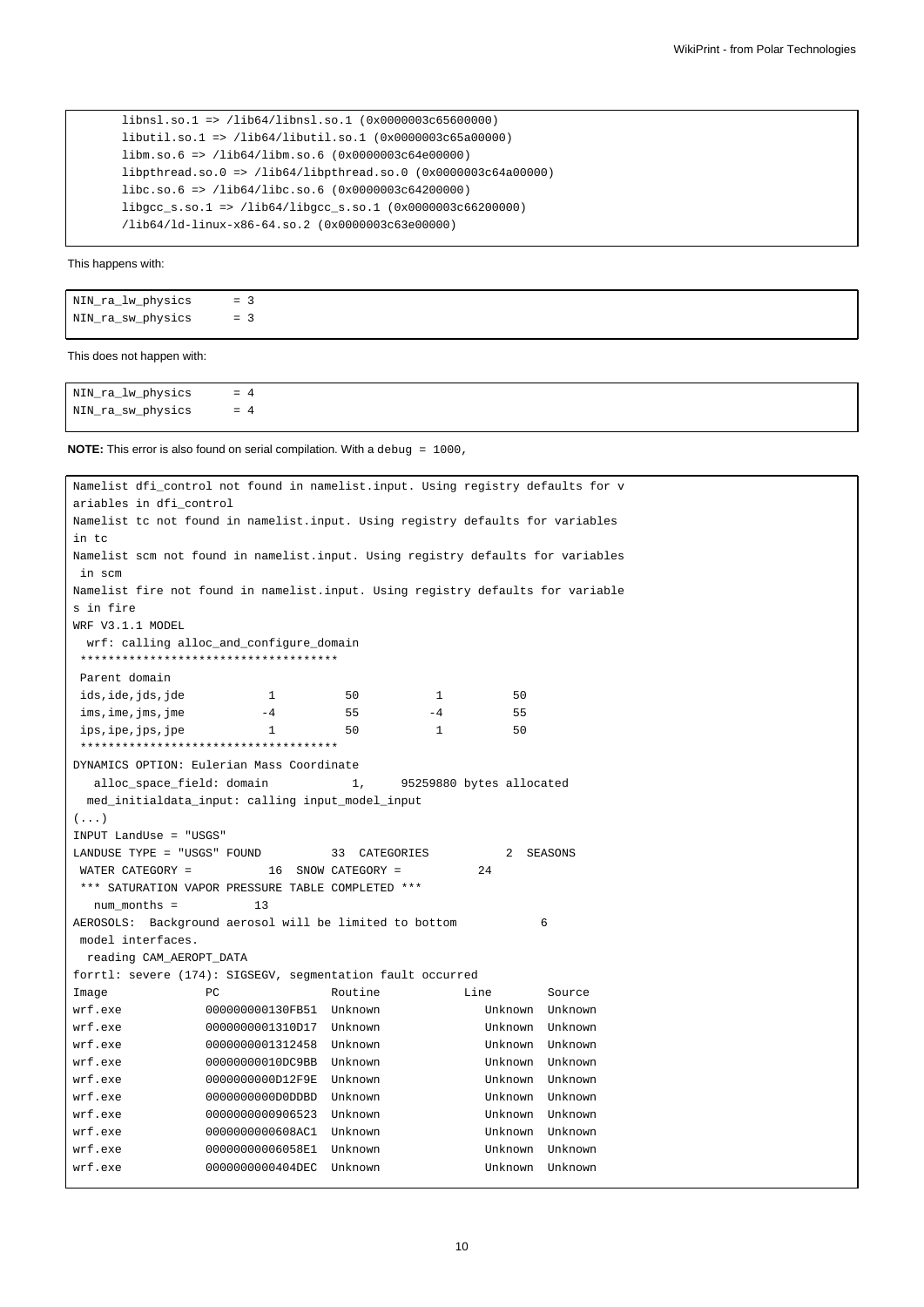```
wrf.exe 0000000000404249 Unknown Unknown Unknown
wrf.exe 00000000004041EC Unknown Unknown Unknown
libc.so.6 0000003331A1D994 Unknown Unknown Unknown
wrf.exe 00000000004040E9 Unknown Unknown Unknown}}}
And WRF configuration:
{{{
[lluis@mar run]$ ldd wrf.exe
      libm.so.6 => /lib64/libm.so.6 (0x00000039cac00000)
      libpthread.so.0 => /lib64/libpthread.so.0 (0x00000039cb000000)
      libc.so.6 => /lib64/libc.so.6 (0x00000039ca400000)
      libgcc_s.so.1 => /lib64/libgcc_s.so.1 (0x0000003ac2200000)
      libdl.so.2 => /lib64/libdl.so.2 (0x00000039ca800000)
      /lib64/ld-linux-x86-64.so.2 (0x00000039ca000000)
}}}
Segmentation fault appears after line # 3757 of {{{phys/module_ra_cam_support.F}}} (from WRFV3.1.1)
'''NOTE:''' on activation of
{{{
ulimit -s unlimited
}}}
It Works !!!!
On ESCENA domain simulation works with CAM ra_lw/sw when a checked compilation is used (SERIAL in: {{{/oceano/gmeteo/WORK/
{{{
( \ldots )Timing for main: time 2001-11-10_00:02:30 on domain 1: 358.70981 elapsed seconds.
forrtl: warning (402): fort: (1): In call to PRE_RADIATION_DRIVER, an array temporary was created for argument #49
forrtl: warning (402): fort: (1): In call to PRE_RADIATION_DRIVER, an array temporary was created for argument #51
forrtl: warning (402): fort: (1): In call to RADIATION_DRIVER, an array temporary was created for argument #134
forrtl: warning (402): fort: (1): In call to RADIATION_DRIVER, an array temporary was created for argument #136
forrtl: warning (402): fort: (1): In call to SURFACE_DRIVER, an array temporary was created for argument #181
forrtl: warning (402): fort: (1): In call to SURFACE_DRIVER, an array temporary was created for argument #183
forrtl: warning (402): fort: (1): In call to PBL_DRIVER, an array temporary was created for argument #87
forrtl: warning (402): fort: (1): In call to PBL_DRIVER, an array temporary was created for argument #89
forrtl: warning (402): fort: (1): In call to CUMULUS_DRIVER, an array temporary was created for argument #21
forrtl: warning (402): fort: (1): In call to CUMULUS_DRIVER, an array temporary was created for argument #23
forrtl: warning (402): fort: (1): In call to FDDAGD_DRIVER, an array temporary was created for argument #58
forrtl: warning (402): fort: (1): In call to FDDAGD_DRIVER, an array temporary was created for argument #60
forrtl: warning (402): fort: (1): In call to MICROPHYSICS_DRIVER, an array temporary was created for argument #55
forrtl: warning (402): fort: (1): In call to MICROPHYSICS_DRIVER, an array temporary was created for argument #57
forrtl: warning (402): fort: (1): In call to DIAGNOSTIC_OUTPUT_CALC, an array temporary was created for argument #20
forrtl: warning (402): fort: (1): In call to DIAGNOSTIC_OUTPUT_CALC, an array temporary was created for argument #22
Timing for main: time 2001-11-10_00:05:00 on domain 1: 32.11490 elapsed seconds.
(...)}}}
* On {{{phys/module_radiation_driver.F}}}, subroutine {{{pre_radiation_driver}}} arguments #49, 51 are: i_end, j_end
* On {{{phys/module_radiation_driver.F}}}, subroutine {{{radiation_driver}}} arguments #134, 136 are: i_end, j_end
* On {{{phys/module_surface_driver.F}}}, subroutine {{{surface_driver}}} arguments #181, 183 are: i_end, j_end
* On {{{phys/module_pbl_driver.F}}}, subroutine {{{pbl_driver}}} arguments #87, 89 are: i_end, j_end
* On {{{phys/module_cumulus_driver.F}}}, subroutine {{{cumulus_driver}}} arguments #21, 23 are: i_end, j_end
* On {{{phys/module_fddagd_driver.F}}}, subroutine {{{fddagd_driver}}} arguments #58, 60 are: i_end, j_end
* On {{{phys/module_microphysics_driver.F}}}, subroutine {{{microphysics driver}}} arguments #55, 57 are: i_end, j_i_end
* On {{{phys/module_diagnostics.F}}}, subroutine {{{diagnostic_output_calc}}} arguments #20, 22 are: i_end, j_end
Subroutine definitions
{{{
INTEGER, DIMENSION(num_tiles), INTENT(IN) :: &
 & i_start,i_end,j_start,j_end
```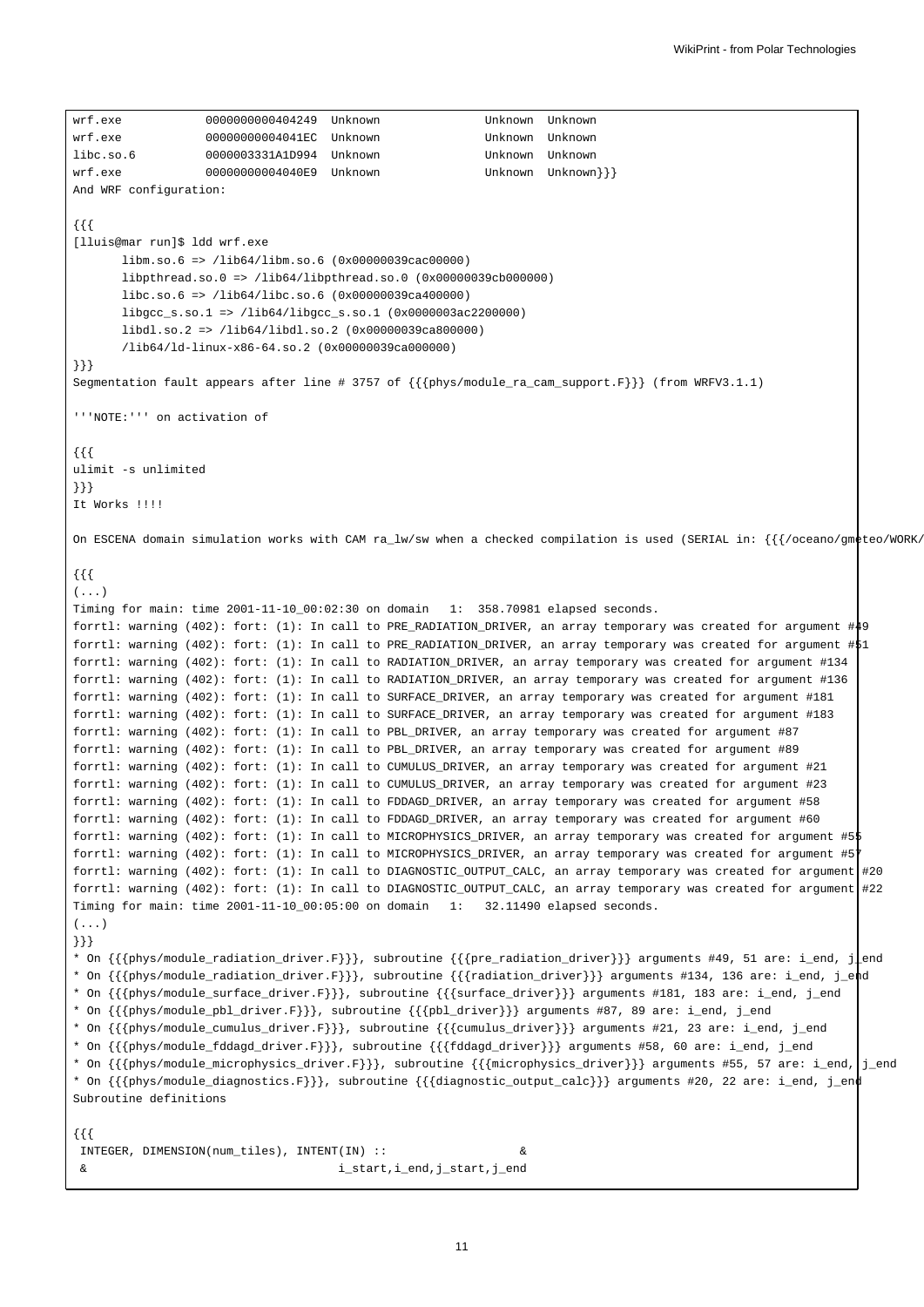```
}}}
Definition in {{{frame/module_domain_type.F}}}, WRF derived type for the domain {{{TYPE(domain)}}}:
{{{
TYPE domain
(...)
   INTEGER, POINTER \qquad \qquad :: i\_start(:), i\_end(:)INTEGER,POINTER :: j_start(:),j_end(:)
( \ldots )INTEGER :: num_tiles ! taken out of namelist 20000908
(...)
}}}
Some information about [http://www.mmm.ucar.edu/wrf/WG2/topics/settiles/ WRF tiles]
In {{{frame/module_tiles.F}}} is seen in subroutines {{{set_tiles1, set_tiles2, set_tiles3}}}:
{{{
 IF ( ASSOCIATED(grid%i_start) ) THEN ; DEALLOCATE( grid%i_start ) ; NULLIFY( grid%i_start ) ; ENDIF
     IF ( ASSOCIATED(grid%i_end) ) THEN ; DEALLOCATE( grid%i_end ) ; NULLIFY( grid%i_end ) ; ENDIF
     IF ( ASSOCIATED(grid%j_start) ) THEN ; DEALLOCATE( grid%j_start ) ; NULLIFY( grid%j_start ) ; ENDIF
     IF ( ASSOCIATED(grid%j_end) ) THEN ; DEALLOCATE( grid%j_end ) ; NULLIFY( grid%j_end ) ; ENDIF
     ALLOCATE(grid%i_start(num_tiles))
     ALLOCATE(grid%i_end(num_tiles))
     ALLOCATE(grid%j_start(num_tiles))
     ALLOCATE(grid%j_end(num_tiles))
     grid%max_tiles = num_tiles
}}}
The recommended WRF compilation (intel shared memory) is:
{{{
(...)
DMPARALLEL = 1OMPCPP = # -D_OPENMP
OMP = # -openmp -fpp -auto
SFC = ifort
SCC = 1CCDM\_FC = mpif90-f90=\frac{6}{5}(SFC)DM_CC = mpicc -cc=$(SCC) -DMPI2_SUPPORT
FC = \frac{1}{2} (DM_FC)
CC = $(DM\_CC) -DFSEEXO64_OK\mbox{\texttt{LD}} \qquad \qquad = \qquad \qquad \hat{\mbox{\texttt{S}}}\,(\,\mbox{\texttt{FC}}\,)RWORDSIZE = \hat{\varphi}(\text{NATIVE\_RWORDSIZE})PROMOTION = -i4ARCH_LOCAL = -DNONSTANDARD_SYSTEM_FUNC
CFLAGS_LOCAL = -w -O3 -ip\begin{array}{ccc} \texttt{LDFIAGS\_LOCAL} & = & -\texttt{ip} \end{array}CPLUSPLUSLIB =
ESMF\_LDFLAG = \S(CPLUSPLUSLIB)FCOPTIM = -03FCREDUCEDOPT = \hat{\varsigma}(FCOPTIM)
FCNOOPT = -00 -fno-inline -fno-ip
FCDEBUG = # -g $(FCNOOPT) -traceback
FORMAT_FIXED = -FIFORMAT_FREE = -FRFCSUFFIX =
BYTESWAPIO = - -convert big endian
FCBASEOPTS = -w -ftz -align all -fno-alias -fp-model precisee
$(FCDEBUG) $(FORMAT_FREE) $(BYTESWAPIO)
MODULE_SRCH_FLAG =
TRADFLAG = - traditional
CPP = /lib/cpp -C -P
```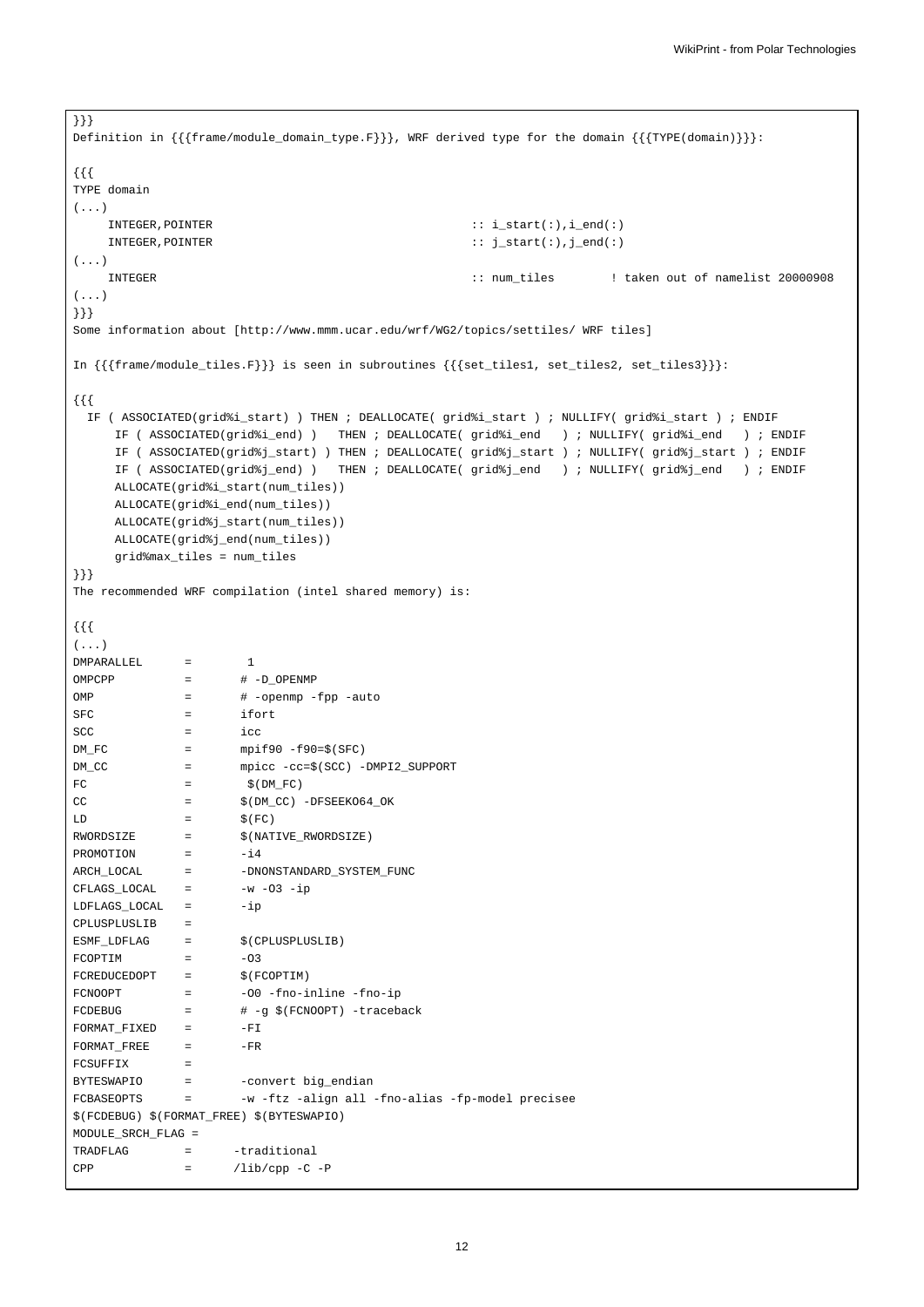```
AR = ar( \ldots )}}}
Simply changing the '-O3' optimization to '-O2' it works proprertly. (It also work with '-O1' but it makes the simulations
== LAST NEWS ==It works just adding a new compilation flag '-heap-arrays' which means:
{{{
     -heap-arrays [size]
      -no-heap-arrays
            Puts automatic arrays and arrays created for temporary
             computations on the heap instead of the stack.
            Architectures: IA-32, Intel® 64, IA-64 architectures
            Default:
             -no-heap-arrays The compiler puts automatic arrays and
                              arrays created for temporary computa-
                               tions in temporary storage in the stack
                               storage area.
            Description:
            This option puts automatic arrays and arrays created for
            temporary computations on the heap instead of the stack.
             If heap-arrays is specified and size is omitted, all auto-
            matic and temporary arrays are put on the heap. If 10 is
             specified for size, all automatic and temporary arrays
             larger than 10 KB are put on the heap.
}}}
It has been added on {{{configure.wrf}}} just adding the flag
{{{
(...)
CFLAGS_LOCAL = -w -03 -heap-arrays -ip
(...)FCOPTIM = -03 -heap-arrays
}}}
A complete history post on ' intel's ' forum is available [http://software.intel.com/en-us/forums/showthread.php?t=72109&p=1 }
== [] STOP of simulations due to library problems ==
Some executions are stopped giving these error message:
{{{
/oceano/gmeteo/WORK/ASNA/WRF/run/scne2a/scne2a/0016/bin/wrf.exe: error while loading shared libraries: libgfortran.so.3: c
/oceano/gmeteo/WORK/ASNA/WRF/run/scne2a/scne2a/0016/bin/wrf.exe: error while loading shared libraries: libgfortran.so.3: c
/oceano/gmeteo/WORK/ASNA/WRF/run/scne2a/scne2a/0016/bin/wrf.exe: error while loading shared libraries: libgfortran.so.3: c
/oceano/gmeteo/WORK/ASNA/WRF/run/scne2a/scne2a/0016/bin/wrf.exe: error while loading shared libraries: libgfortran.so.3: c
/oceano/gmeteo/WORK/ASNA/WRF/run/scne2a/scne2a/0016/bin/wrf.exe: error while loading shared libraries: libgfortran.so.3: c
/oceano/gmeteo/WORK/ASNA/WRF/run/scne2a/scne2a/0016/bin/wrf.exe: error while loading shared libraries: libgfortr\frac{1}{n}.so.3: c
/oceano/gmeteo/WORK/ASNA/WRF/run/scne2a/scne2a/0016/bin/wrf.exe: error while loading shared libraries: libgfortran.so.3: c
/oceano/gmeteo/WORK/ASNA/WRF/run/scne2a/scne2a/0016/bin/wrf.exe: error while loading shared libraries: libgfortran.so.3: c
}}}
Any {{{rsl.[error/out].[nnnn]}}} file is written
Doing a ldd of 'wrf.exe' is obtained the same in both nodes:
{{{
[lluis@wn031 ~]$ ldd /oceano/gmeteo/WORK/ASNA/WRF/Binaries/3.1.1/A/CLW//gcgf64/OMPI/WRFV3/main/wrf.exe
      libmpi_f90.so.0 => not found
      libmpi_f77.so.0 => not found
      libmpi.so.0 => not found
      libopen-rte.so.0 => not found
      libopen-pal.so.0 => not found
```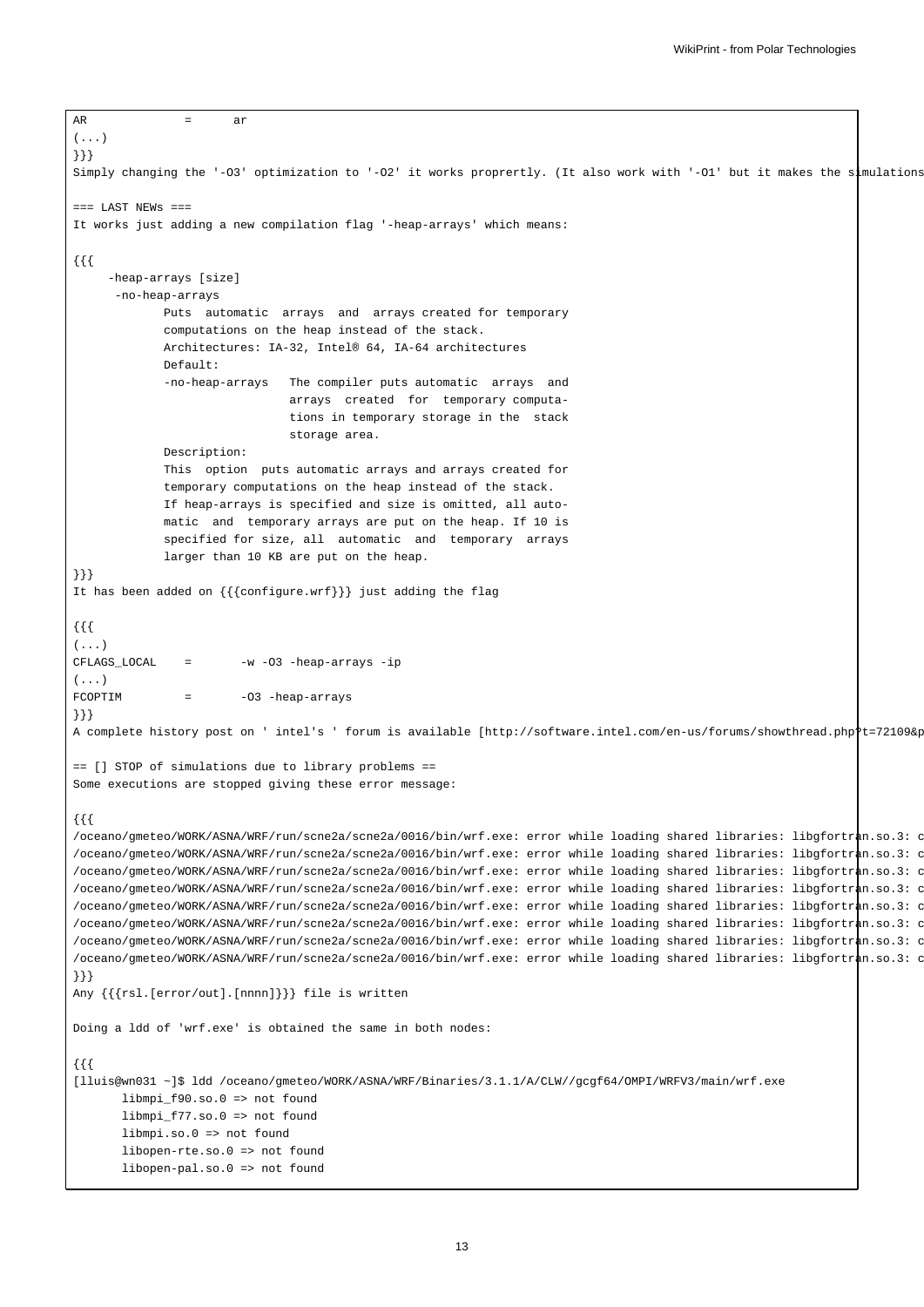```
libdl.so.2 => /lib64/libdl.so.2 (0x0000003a9d800000)
       libnsl.so.1 => /lib64/libnsl.so.1 (0x0000003a9e400000)
       libutil.so.1 => /lib64/libutil.so.1 (0x0000003aa0400000)
       libgfortran.so.3 => not found
       libm.so.6 => /lib64/libm.so.6 (0x0000003a9dc00000)
       libgcc_s.so.1 => /lib64/libgcc_s.so.1 (0x0000003a9f400000)
       libpthread.so.0 => /lib64/libpthread.so.0 (0x0000003a9e000000)
       libc.so.6 => /lib64/libc.so.6 (0x0000003a9d400000)
       /lib64/ld-linux-x86-64.so.2 (0x0000003a9d000000)
}}}
gfortran is instaled:
{{{
[lluis@wn041 ~]$ which gfortran
/usr/bin/gfortran
[lluis@wn041 ~]$ ldd /usr/bin/gfortran
      libc.so.6 => /lib64/libc.so.6 (0x0000003a9d400000)
       /lib64/ld-linux-x86-64.so.2 (0x0000003a9d000000)
}}}
On a working node ldd gives:
{{{
[lluis@wn010 ~]$ ldd /oceano/gmeteo/WORK/ASNA/WRF/Binaries/3.1.1/A/CLW//gcgf64/OMPI/WRFV3/main/wrf.exe
      libmpi_f90.so.0 => not found
       libmpi_f77.so.0 => not found
       libmpi.so.0 => not found
       libopen-rte.so.0 => not found
       libopen-pal.so.0 => not found
       libdl.so.2 => /lib64/libdl.so.2 (0x0000003cd0c00000)
       libnsl.so.1 => /lib64/libnsl.so.1 (0x0000003cd3000000)
       libutil.so.1 => /lib64/libutil.so.1 (0x0000003cd3400000)
       libgfortran.so.3 => /usr/lib64/libgfortran.so.3 (0x00002b5f55924000)
       libm.so.6 => /lib64/libm.so.6 (0x0000003cd1400000)
       libgcc_s.so.1 => /lib64/libgcc_s.so.1 (0x0000003cd2800000)
       libpthread.so.0 => /lib64/libpthread.so.0 (0x0000003cd1000000)
       libc.so.6 => /lib64/libc.so.6 (0x0000003cd0800000)
       /lib64/ld-linux-x86-64.so.2 (0x0000003cd0400000)
}}}
gfortran ldd message is the same on 'wn010' and 'wn031/041'
== [] STOP of simulations due to net delays ==
On execution of wrf.exe, simulations stops with following messages (with openMPI):
rsl.error.0004
{{{
taskid: 4 hostname: wn017.macc.unican.es[wn017.macc.unican.es][[20060,1],4][btl_tcp_frag.c:216:mca_btl_tcp_frag_recv] mca_
}}}
rsl.error.0005
{{{
taskid: 5 hostname: wn017.macc.unican.es[wn017.macc.unican.es][[20060,1],5][btl_tcp_frag.c:216:mca_btl_tcp_frag_recv] mca_
}}}
rsl.error.0006
{{{
taskid: 6 hostname: wn017.macc.unican.es[wn017.macc.unican.es][[20060,1],6][btl_tcp_frag.c:216:mca_btl_tcp_frag_recv] mca_
}}}
rsl.error.0007
{{{
```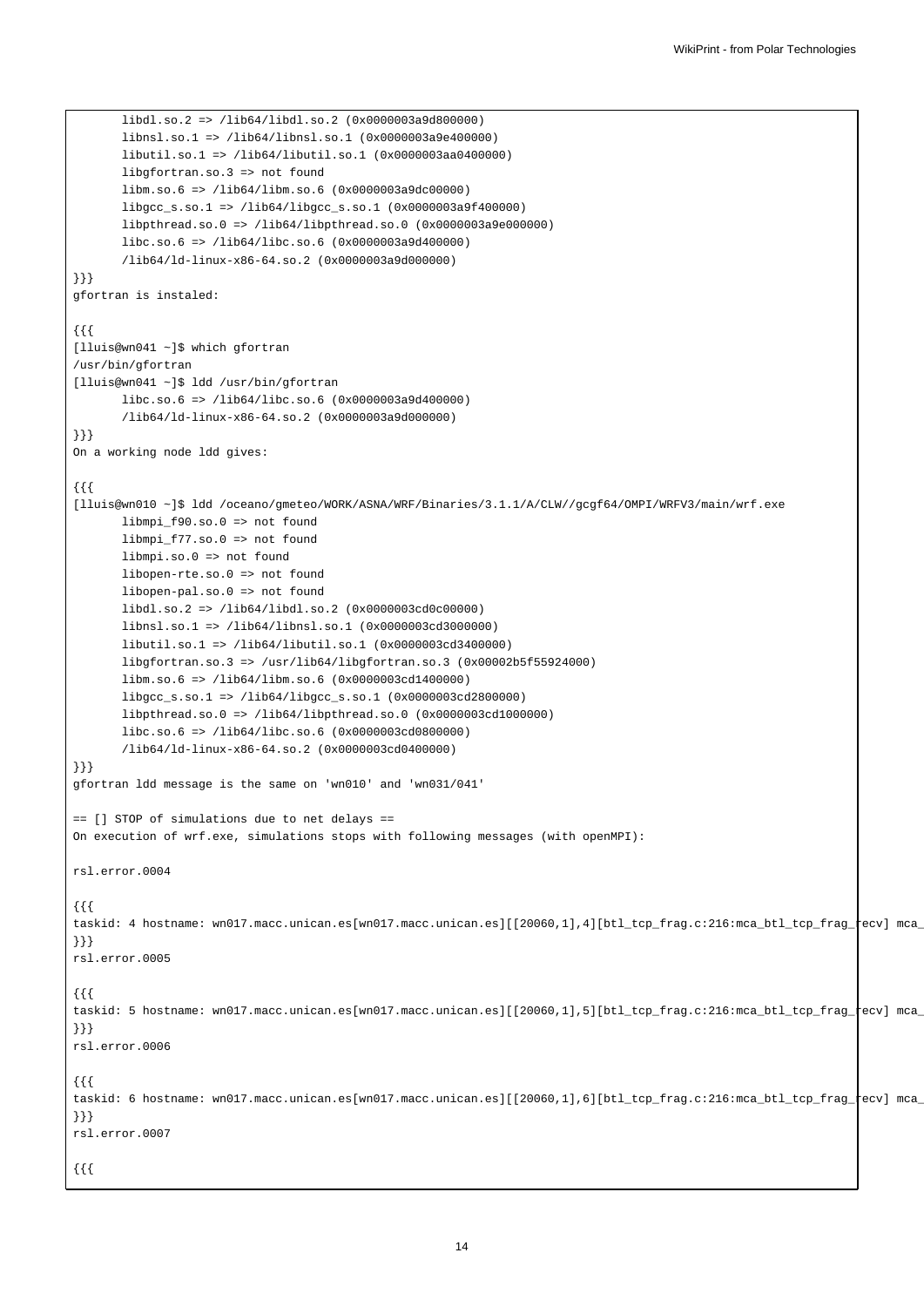```
[wn017.macc.unican.es][[20060,1],7][btl_tcp_frag.c:216:mca_btl_tcp_frag_recv] mca_btl_tcp_frag_recv: readv faile\phi: Connect
}}}
We are experience some net problems with important fall of system response of the cluster machine ({{'dinamic'}}} queue)
== [x] In real STOP: At line 703 of file module_initialize_real.f90 ==
On execution of real appears:
{{{
Namelist dfi_control not found in namelist.input. Using registry defaults for variables in dfi_control
Namelist tc not found in namelist.input. Using registry defaults for variables in tc
Namelist scm not found in namelist.input. Using registry defaults for variables in scm
Namelist fire not found in namelist.input. Using registry defaults for variables in fire
REAL_EM V3.1.1 PREPROCESSOR
*************************************
Parent domain
ids, ide, jds, jde 1 167 1 139
ims, ime, jms, jme -4 172 -4 144
ips,ipe,jps,jpe 1 167 1 139
*************************************
DYNAMICS OPTION: Eulerian Mass Coordinate
 alloc_space_field: domain 1 , 804753800 bytes allocated
Time period # 1 to process = 2025-01-01_00:00:00.
Time period # 2 to process = 2025-01-01_06:00:00.
(...)Time period # 56 to process = 2025-01-14_18:00:00.
Time period # 57 to process = 2025-01-15_00:00:00.
Total analysis times to input = 57.
 -----------------------------------------------------------------------------
Domain 1: Current date being processed: 2025-01-01_00:00:00.0000, which is loop # 1 out of 57
configflags%julyr, %julday, %gmt: 2025 1 0.000000
d01 2025-01-01_00:00:00 Timing for input 0 s.
d01 2025-01-01_00:00:00 flag_soil_layers read from met_em file is 1
At line 703 of file module_initialize_real.f90
Fortran runtime error: End of record
}}}
The error messages
{{{
At line 703 of file module_initialize_real.f90
Fortran runtime error: End of record
}}}
Are [http://gcc.gnu.org/ml/fortran/2005-02/msg00394.html gfortran run-time errors]
This occurrs because input data does not have PSML/PSFC ! From ungrib.log
{{{
( \ldots )Inventory for date = 2025-01-01 00:00:00
PRES HGT TT UU VV RH SOILHGT LANDSEA PSFC PMSL SST SKINTEMP SNOW ST00000
 -------------------------------------------------------------------------------
2001.1 O O O O O O O O O O O X O O O O O O O O
2001.0 O X X X X X X X O O O X O O O
1000.0 X X X X X
925.0 X X X X X
850.0 X X X X X
700.0 X X X X X
500.0 X X X X X
300.0 X X X X X
200.0 X X X X X
```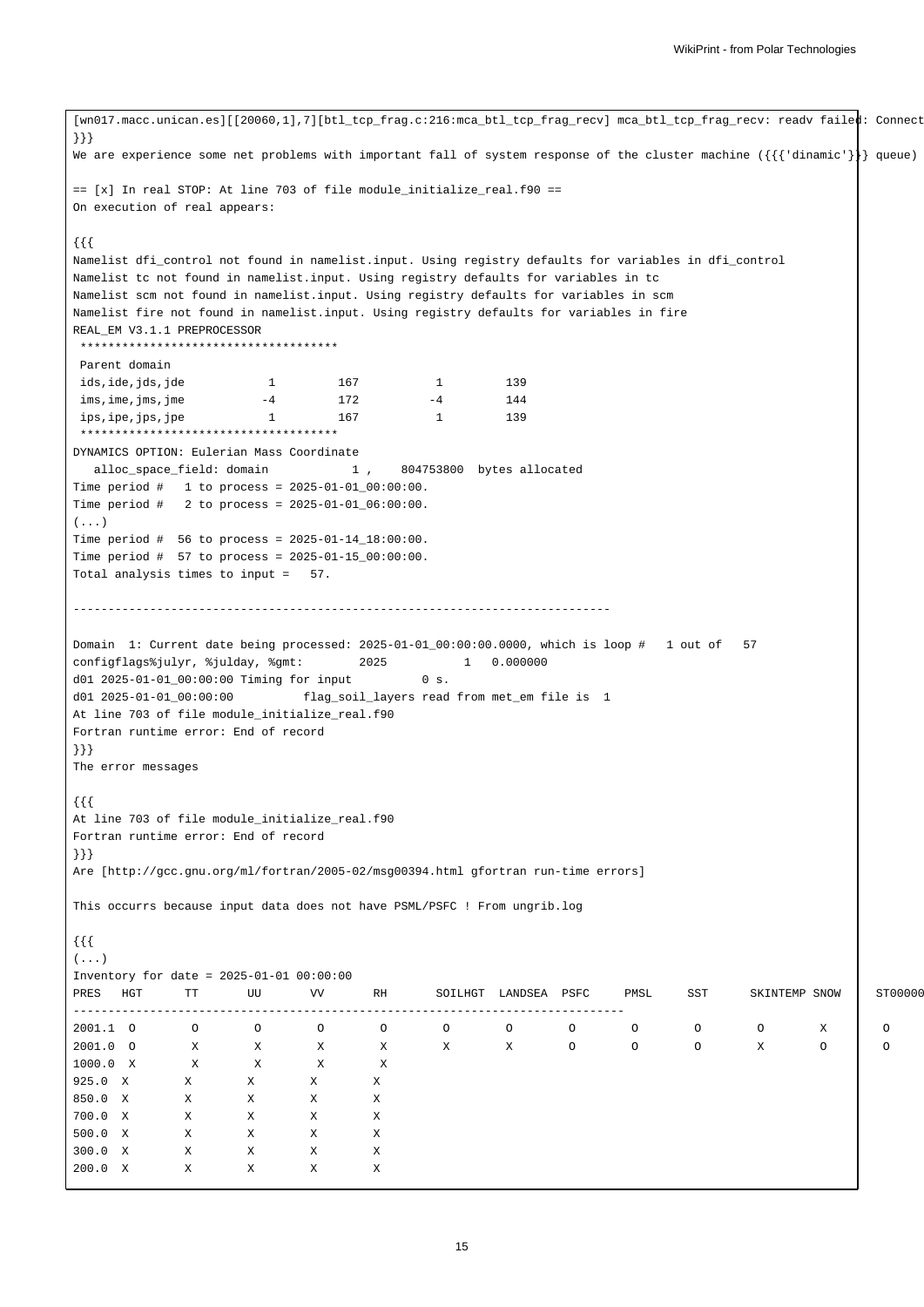```
100.0 X X X X X
 50.0 X X X X X
-------------------------------------------------------------------------------
( \ldots )}}}
Removing PSFC/MSLP from working input data the error is reproduced!
== [x] Execution error in WRF ==
On GRIDUI appears this error on different experiments {{{scnc1a}}}, {{{scnc1b}}}:
On \{\{\}/\text{gpfs}/\text{csic\_projects/meteo}/\text{WOK}/\text{GRIDUI}/\text{run}/\text{scnclb}/\text{scnclb}/0003/\log/rsl\_wrf/rsl.error.0000\}\}, simulation statted at 19
{{{
( \ldots )Timing for main: time 1975-05-13_22:32:30 on domain 1: 2.23900 elapsed seconds.
[gcsic019wn:19507] *** Process received signal ***
[gcsic019wn:19507] Signal: Segmentation fault (11)
[gcsic019wn:19507] Signal code: Address not mapped (1)
[gcsic019wn:19507] Failing at address: 0xfffffffc01fd0668
[gcsic019wn:19507] [ 0] /lib64/libpthread.so.0 [0x3df980e930]
[gcsic019wn:19507] [ 1] /gpfs/csic_projects/meteo/WORK/GRIDUI/run/scnc1b/scnc1b/0003/bin/wrf.exe(_module_ra_cam_support_
[gcsic019wn:19507] [ 2] /gpfs/csic_projects/meteo/WORK/GRIDUI/run/scnc1b/scnc1b/0003/bin/wrf.exe(_module_ra_cam_support_
[gcsic019wn:19507] [ 3] /gpfs/csic_projects/meteo/WORK/GRIDUI/run/scnc1b/scnc1b/0003/bin/wrf.exe(_module_ra_cam_radctl+0x151f)
[gcsic019wn:19507] [ 4] /gpfs/csic_projects/meteo/WORK/GRIDUI/run/scnc1b/scnc1b/0003/bin/wrf.exe(_module_ra_cam_camrad+0x584d)
[gcsic019wn:19507] [ 5] /gpfs/csic_projects/meteo/WORK/GRIDUI/run/scnc1b/scnc1b/0003/bin/wrf.exe(_module_radiation_driver
[gcsic019wn:19507] [ 6] /gpfs/csic_projects/meteo/WORK/GRIDUI/run/scnc1b/scnc1b/0003/bin/wrf.exe(_module_first_tk_step_pa
[gcsic019wn:19507] [ 7] /gpfs/csic_projects/meteo/WORK/GRIDUI/run/scnc1b/scnc1b/0003/bin/wrf.exe(solve_em_+0x1c89f) [0x95939f]
[gcsic019wn:19507] [ 8] /gpfs/csic_projects/meteo/WORK/GRIDUI/run/scnc1b/scnc1b/0003/bin/wrf.exe(solve_interface_+0x6c8) [
[gcsic019wn:19507] [ 9] /gpfs/csic_projects/meteo/WORK/GRIDUI/run/scnc1b/scnc1b/0003/bin/wrf.exe(_module_integrate_integ
[gcsic019wn:19507] [10] /gpfs/csic_projects/meteo/WORK/GRIDUI/run/scnc1b/scnc1b/0003/bin/wrf.exe(_module_wrf_top__wrf_run+0x22) [0x46ef22] [0x46ef22] [0x46ef22] [0x46ef22] [0x46ef22] [0x46ef22] [0x46ef22] [0x46ef22] [0x46e
[gcsic019wn:19507] [11] /gpfs/csic_projects/meteo/WORK/GRIDUI/run/scnc1b/scnc1b/0003/bin/wrf.exe(MAIN__+0x3a) [0x46e5ca]
[gcsic019wn:19507] [12] /gpfs/csic_projects/meteo/WORK/GRIDUI/run/scnc1b/scnc1b/0003/bin/wrf.exe(main+0xe) [0x14e9cae]
[gcsic019wn:19507] [13] /lib64/libc.so.6(__libc_start_main+0xf4) [0x3df901d994]
[gcsic019wn:19507] [14] /gpfs/csic_projects/meteo/WORK/GRIDUI/run/scnc1b/scnc1b/0003/bin/wrf.exe [0x46e4d9]
[gcsic019wn:19507] *** End of error message ***
}}}
Same in \{ {\} /gpfs/csic_projects/meteo/WORK/GRIDUI/run/scnc1a/scnc1a/0004/log/rsl_wrf/rsl.error.0000}}}, simulation started
{{{
(...)
Timing for main: time 1950-05-10_16:17:30 on domain 1: 4.13800 elapsed seconds.
Timing for [gcsic116wn:30182] *** Process received signal ***
[gcsic116wn:30182] Signal: Segmentation fault (11)
[gcsic116wn:30182] Signal code: Address not mapped (1)
[gcsic116wn:30182] Failing at address: 0xfffffffc01fd0668
[gcsic116wn:30182] [ 0] /lib64/libpthread.so.0 [0x3dc780e930]
[gcsic116wn:30182] [ 1] /gpfs/csic_projects/meteo/WORK/GRIDUI/run/scnc1a/scnc1a/0004/bin/wrf.exe(__module_ra_cam_support_
[gcsic116wn:30182] [ 2] /gpfs/csic_projects/meteo/WORK/GRIDUI/run/scnc1a/scnc1a/0004/bin/wrf.exe(__module_ra_cam_support_
[gcsic116wn:30182] [ 3] /gpfs/csic_projects/meteo/WORK/GRIDUI/run/scnc1a/scnc1a/0004/bin/wrf.exe(_module_ra_cam_radctl+0x151f)
[gcsic116wn:30182] [ 4] /gpfs/csic_projects/meteo/WORK/GRIDUI/run/scnc1a/scnc1a/0004/bin/wrf.exe(_module_ra_cam_camrad+0x584d)
[gcsic116wn:30182] [ 5] /gpfs/csic_projects/meteo/WORK/GRIDUI/run/scnc1a/scnc1a/0004/bin/wrf.exe(_module_radiatton_driver
[gcsic116wn:30182] [ 6] /gpfs/csic_projects/meteo/WORK/GRIDUI/run/scnc1a/scnc1a/0004/bin/wrf.exe(_module_first_k_step_pa
[gcsic116wn:30182] [ 7] /gpfs/csic_projects/meteo/WORK/GRIDUI/run/scnc1a/scnc1a/0004/bin/wrf.exe(solve_em_+0x1c89f) [0x95939f]
[gesic116wn:30182] [ 8] /gpfs/csic_projects/meteo/WORK/GRIDUI/run/scnc1a/scnc1a/0004/bin/wrf.exe(solve_interface\pm+0x6c8) [
[gcsic116wn:30182] [ 9] /gpfs/csic_projects/meteo/WORK/GRIDUI/run/scnc1a/scnc1a/0004/bin/wrf.exe(_module_integrate_integ
[gcsic116wn:30182] [10] /gpfs/csic_projects/meteo/WORK/GRIDUI/run/scnc1a/scnc1a/0004/bin/wrf.exe(_module_wrf_top__wrf_run
[gcsic116wn:30182] [11] /gpfs/csic_projects/meteo/WORK/GRIDUI/run/scnc1a/scnc1a/0004/bin/wrf.exe(MAIN__+0x3a) [0x46e5ca]
[gcsic116wn:30182] [12] /gpfs/csic_projects/meteo/WORK/GRIDUI/run/scnc1a/scnc1a/0004/bin/wrf.exe(main+0xe) [0x14e9cae]
[qcsic116wn:30182] [13] /lib64/libe.so.6( libc start main+0xf4) [0x3dc701d994][gcsic116wn:30182] [14] /gpfs/csic_projects/meteo/WORK/GRIDUI/run/scnc1a/scnc1a/0004/bin/wrf.exe [0x46e4d9]
[gcsic116wn:30182] *** End of error message ***
```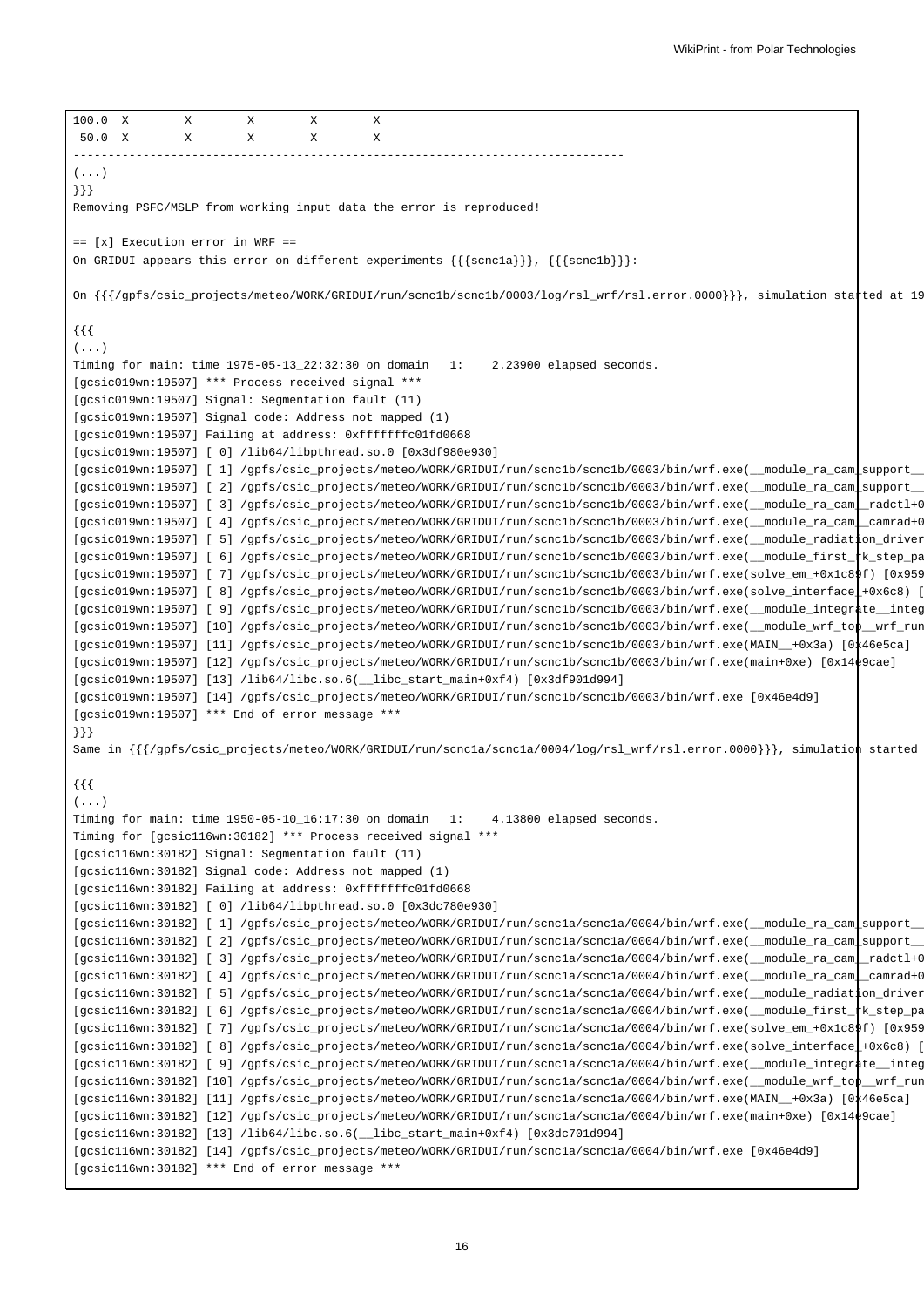```
This happens because WPS uses 'iDirectionIncrementInDegrees' attribute, but cdo (used to transform input files) does not (
{{{
is_global = 1,
}}}
With this value, is said that input files are global. Thus the increment in degrees in the \{\{\{\text{'i-direction'}\}\}\}\text{ with }'''NOTE:''' This option is only available if input data is in a regular matrix in x direction
* {{{ungrib/src/rd_grib1.F}}}
{{{
62 SUBROUTINE rd_grib1(IUNIT, gribflnm, level, field, hdate, &
63 ierr, iuarr, debug_level, is_g)
( \ldots )77 ! L. Fita. UC. August 2010
78 INTEGER :: is_g
(\ldots)372 ! L. Fita. UC. August 2010
373 IF (is q == 1) THEN
374 PRINT *,"*********** L. Fita. UC . August 2010 ***********"
375 PRINT *,"*** Assuming global regular grid. ***"
376 PRINT *,"*** Computing 'dx' from number of points 'Nx' ***"
377 PRINT *,"*************************************************"
378 map%dx = 360.0 / map%nx
379 PRINT *,'Nx = ',map%nx,' dx:',map%dx
380 ELSE
381 map%dx = ginfo(8)
382 ENDIF
(...)
423 ! L. Fita. UC. August 2010
424 IF (is_g == 1) THEN
425 PRINT *,"*********** L. Fita. UC . August 2010 ***********"
426 PRINT *,"*** Assuming global regular grid. ***"
427 PRINT *,"*** Computing 'dx' from number of points 'Nx' ***"
428 PRINT *,"*************************************************"
429 map%dx = 360.0 / map%nx
430 PRINT *,'Nx = ',map%nx,' dx:',map%dx
431 ELSE
432 map%dx = ginfo(8)
433 ENDIF
}}}
{{{ungrib/src/read_namelist.F}}}
{{{
1 subroutine read_namelist(hstart, hend, delta_time, ntimes,&
2 ordered_by_date, debug_level, out_format, prefix, is_global)
3 ! L. Fita. UC. August 2010
4 ! Adding new 'namelsit.wps' value in '&ungrib' section: is_global (0, No; 1,
5 ! Yes [default 0]).
6 ! NOTE: This modification is only useful for global GRIBs with a regular
7 ! longitude distribution
8 !
9 ! EXPLANATION:
10 ! In some global files, grid information, is not correctly extacted and/or
11 ! they could not be exactly fitted in an entire earth. By this modification,
12 ! gris spacing in x direction is computed from the number of grid points in
13 ! this direction
(...)
58 ! L. fita. UC. August 2010
59 INTEGER :: is_global
(...)
```
}}}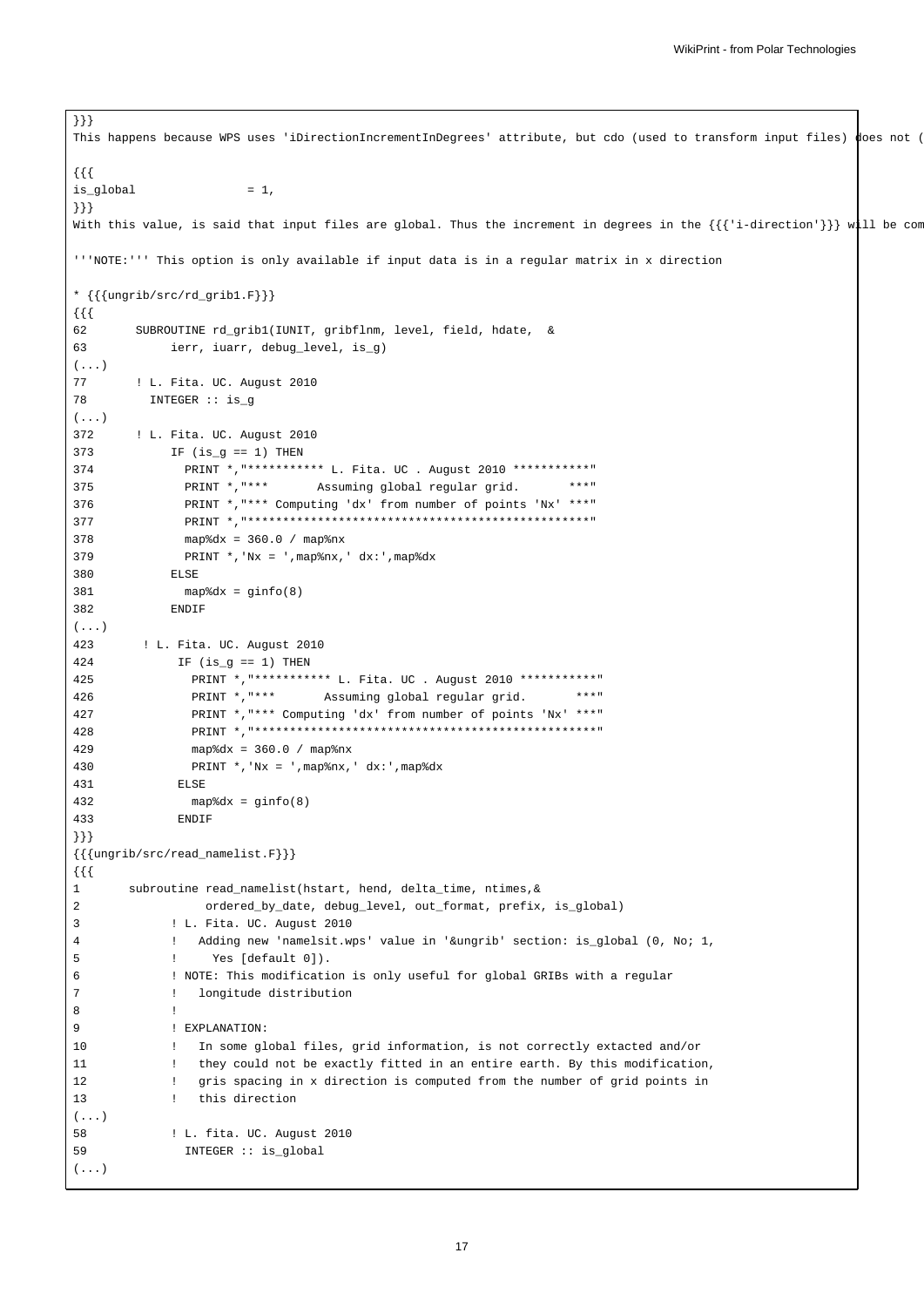```
72 ordered_by_date, prefix, is_global
}}}
\{\{\{\text{ungrib/src/ungrib.F }\}\}\}\. {{{
74 ! L. Fita. UC 2010 August
75 INTEGER :: is_global
(...)
97 call read_namelist(hstart, hend, interval, ntimes, &
98 ordered_by_date, debug_level, out_format, prefix, is_global)
(...)
207 call rd_grib1(nunit1, gribflnm, level, field, &
208 hdate, ierr, iuarr, debug_level, is_global)
```
Will appear during ungrib.exe execution:

```
*** Starting program ungrib.exe ***
Start_date = 1975-07-16_00:00:00 , End_date = 1975-07-30_00:00:00
output format is WPS
Path to intermediate files is ./
ungrib - grib edition num 1
*********** L. Fita. UC . August 2010 ************
*** Assuming global regular grid. ***
*** Computing 'dx' from number of points 'Nx' ***
*************************************************
Nx = 128 dx: 2.812500
*********** L. Fita. UC . August 2010 ************
*** Assuming global regular grid. ***
*** Computing 'dx' from number of points 'Nx' ***
*************************************************
Nx = 128 dx: 2.812500
(\ldots)
```
**NOTE:** With data from CNRM in the period 1950-1970 the error is still there...

## **[x] SST missing values in coastal lines**

Along coastal lines, SST is badly interpolated. This is fixed changing in METGRID.TBL how is made SST interpolation (thanks to Dr. Priscilla A. Mooney, National University of Ireland, Maynooth, Ireland):

```
= = = = = = = = = = = = = = = = = = = = = = = = = = = =
name=SST
      interp_option=sixteen_pt+four_pt+wt_average_4pt+search
      missing_value=-1e+30
      interp_mask=LANDSEA(1)
      masked=land
      fill missing=0.
      flag_in_output=FLAG_SST
= = = = = = = = = = = = = = = = = = = = = = = = = = = =
```
## **[] p4\_error: latest msg from perror: Invalid argument**

Simulation stops. Message appears at first time-step after open 'wrfrst' file

#### **[x] p4\_error: OOPS: semop lock failed: -1**

Simulation stopped. Reference in:

Same as in p4\_error: semget

<sup>•</sup> [?http://www.mcs.anl.gov/research/projects/mpi/mpich1/docs/mpichman-chp4/node133.htm](http://www.mcs.anl.gov/research/projects/mpi/mpich1/docs/mpichman-chp4/node133.htm)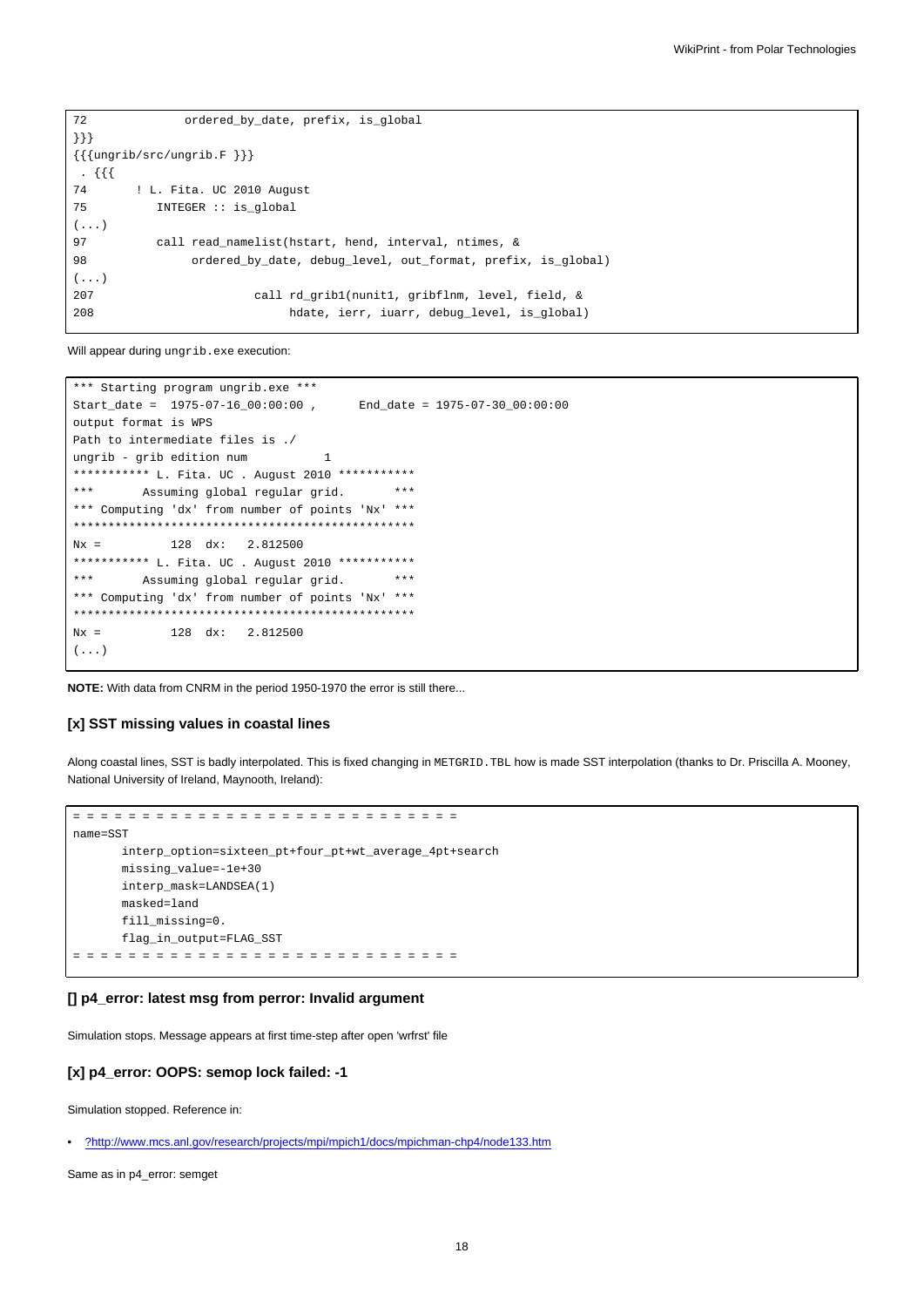From ce01 run

cexec /opt/mpich/gnu/sbin/cleanipcs

#### **[] \* glibc detected \* malloc(): memory corruption:**

Simulation stopped. In some rsl.error.00[nn] appear next line

- rsl.error.0006 . {{{
- (...) **\* glibc detected** \* malloc(): memory corruption: 0x000000000b215c50 **\* }}}**
- rsl.error.0013

 $(\ldots)$ 

```
*** glibc detected *** malloc(): memory corruption: 0x000000000af50bb0 ***
```
- C-language related posts:
	- [?http://bytes.com/groups/c/223310-glibc-detected-malloc-memory-corruption-fast-0x0804c008](http://bytes.com/groups/c/223310-glibc-detected-malloc-memory-corruption-fast-0x0804c008)
	- [?http://www.linuxquestions.org/questions/programming-9/glibc-detected-malloc-free-double-349135/](http://www.linuxquestions.org/questions/programming-9/glibc-detected-malloc-free-double-349135/)
- WRF related post:

...

...

• [?http://forum.wrfforum.com/viewtopic.php?f=6&t=104](http://forum.wrfforum.com/viewtopic.php?f=6&t=104)

Error appeared during CLWRF implemention. Some nasty numerics things must happen. Once errors have been repared error disappears... (luckly?)

## **[x] Missing required environment variable: MPIRUN\_RANK**

WRF real.exe stopped with message:

```
PMGR_COLLECTIVE ERROR: unitialized MPI task: Missing required environment variable: MPIRUN_RANK
mpiexec: Warning: task 0 exited with status 1.
```
Incorrect version of mpiexec. You must run an addequated mpiexec version, look to the path of mpiexec (execute which to see it) which mpiexec

## **[] Different wrf.exe from different nodes**

From wn001 to wn024 >ls -la /oceano/gmeteo/DATA/WRF/WRF\_bin/3.1/WRF4G/MVAPICH/WRFV3/main/

```
-rw-rw---- 1 lluis gmeteo 62797 May 19 13:28 wrf_ESMFMod.F
-rwxr-x--x 1 lluis gmeteo 21147307 May 26 14:58 wrf.exe
-rw-rw---- 1 lluis gmeteo 918 May 19 13:28 wrf.F
...
```
From wn025 >ls -la /oceano/gmeteo/DATA/WRF/WRF\_bin/3.1/WRF4G/MVAPICH/WRFV3/main/

```
-rw-rw---- 1 lluis gmeteo 62797 May 19 13:28 wrf_ESMFMod.F
-rwxr-x--x 0 lluis gmeteo 21147057 May 25 17:39 wrf.exe
-rw-rw---- 1 lluis gmeteo 918 May 19 13:28 wrf.F
...
```
Differences in Hard-link (see [?ls](http://en.wikipedia.org/wiki/Ls) and [?Hard\\_Link\)](http://en.wikipedia.org/wiki/Hard_link), date and on size!? During a simulation each node is running a different wrf.exe!

Problem 'solved' rebooting wn025

**[] mpiexec: Error: poll\_or\_block\_event: tm\_poll: tm: no event**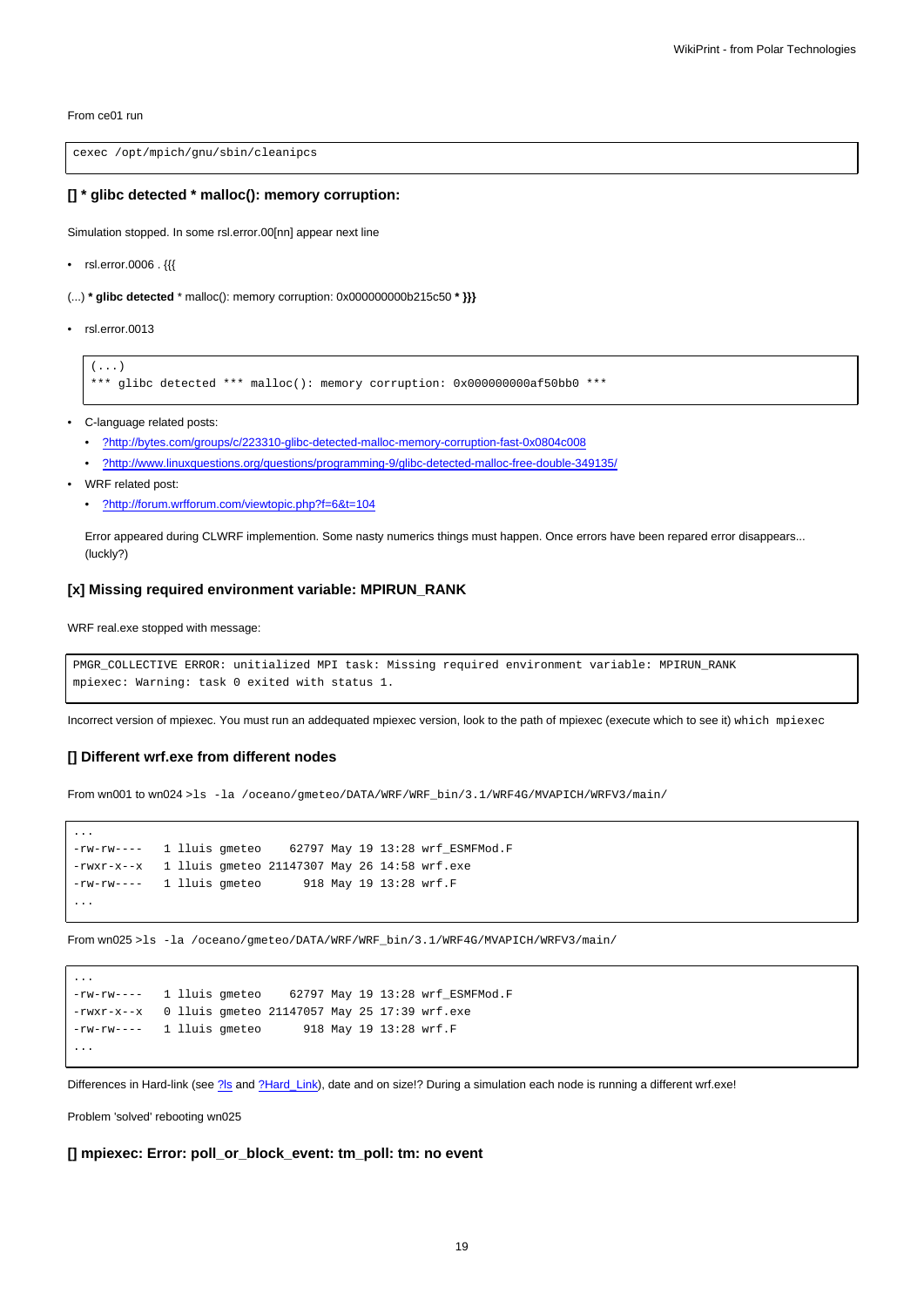A second try of run does not give this error ?¿!¡ No memory/space left on nodes (bad ending of a previous simulation)

#### **[x] mvapich 'call system()' failed**

When WRF4G is used, when 2nd file is started to be written, simulation stopped. (Probably due to \$WRFGEL\_SCRIPT ?)

See comments:

- [?http://mail.cse.ohio-state.edu/pipermail/mvapich-discuss/2006-October/000394.html](http://mail.cse.ohio-state.edu/pipermail/mvapich-discuss/2006-October/000394.html)
- [?http://mail.cse.ohio-state.edu/pipermail/mvapich-discuss/2008-November/002041.html](http://mail.cse.ohio-state.edu/pipermail/mvapich-discuss/2008-November/002041.html)

And user guide [?http://mvapich.cse.ohio-state.edu/support/mvapich\\_user\\_guide.html#x1-350007.1.2](http://mvapich.cse.ohio-state.edu/support/mvapich_user_guide.html#x1-350007.1.2)

Old version of linux kernel. It is recommended that kernel should be at version 2.6.16 or newer

Linux wn010.macc.unican.es 2.6.9-78.0.13.EL.cernsmp #1 SMP Mon Jan 19 14:00:58 CET 2009 x86\_64 x86\_64 x86\_64 GNU/Linux

and OFED version

```
>mpichversion
MPICH Version: 1.2.7
MPICH Release date: $Date: 2005/06/22 16:33:49$
MPICH Patches applied: none
MPICH configure: --with-device=ch_gen2 --with-arch=LINUX -prefix=/software/ScientificLinux/4.6/mvapich/1.1/pgi_7.1-
MPICH Device: ch_gen2
```
Problem solved at the moment declaring a new environment variable:

export IBV\_FORK\_SAFE=1

## **[x] mpiexec: Warning: read\_ib\_one: protocol version 8 not known, but might still work.**

Error message when execute mpiexec:

```
mpiexec: Warning: read_ib_one: protocol version 8 not known, but might still work.
mpiexec: Error: read_ib_one: mixed version executables (6 and 8), no hope.
```
This error message appears when is used a wrong version of *mpiexec*. On must indicate correct one in: /software/ScientificLinux/4.6/mpiexec/mpiexec

#### **[x] ECMWF ERA40 escena missing data**

Incompleted escena domain downloaded ERA40 data in /oceano/gmeteo/DATA/ECMWF/ERA40/escena Years: 1968, 1969, 1971 and 1979

## **[x] Large waiting in GRID-CSIC**

More than 1 day are waiting jobs in IFCA GRID-CSIC. In a selection of nodes=[N]:ppn=[M] (N=2, M=8).

• In EGEEUI01 nodes can be occupied only with one core job. Thus it makes difficult that node exclusive jobs can be running. It is more addequated to send jobs with total number of cores, without indication of exclusivity of one phisical machine (EGEEUI01 cluster has 8 cores nodes).

Changes in wrf\_AUTOlauncher\_iteration.bash now make core assignation as [N]\*[M] without pmiexec -npernode [M] line in [template].job. A new one has been created MPI\_job-EGEEUI01.pbs

```
#!/bin/bash (-)
### Job name
#PBS -N @JOBnameSIM@
### Queue name
#PBS -q lmeteo
### Dependency
```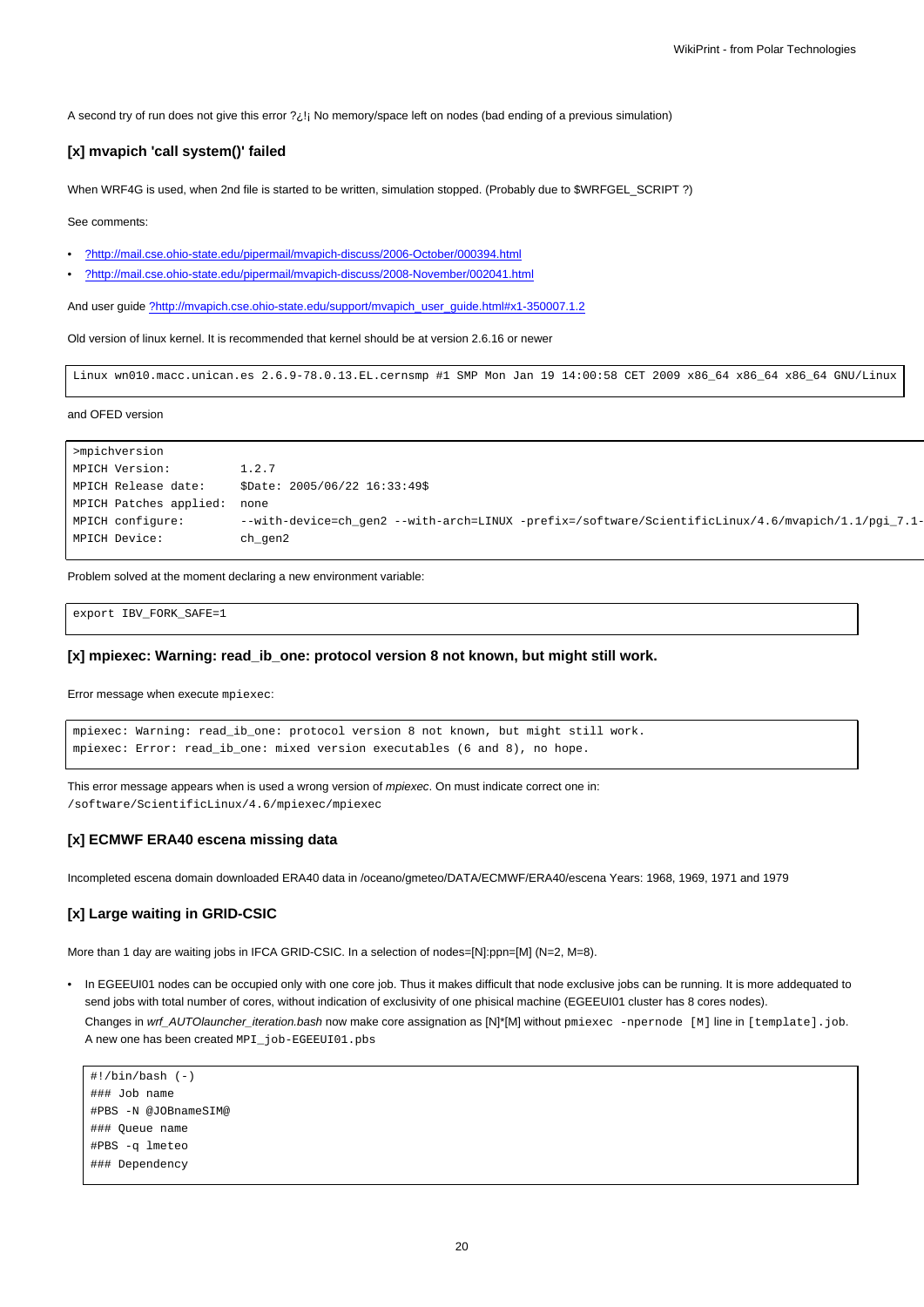#PBS -W depend=afterany:@IDpbs@ ### Total number of processes #PBS -l nodes=@Nnodes@ # This job's working directory echo Working directory is \$PBS\_O\_WORKDIR cd \$PBS\_O\_WORKDIR echo Running on host `hostname` echo Time is `date` echo Directory is `pwd` echo This jobs runs on the following processors: echo `cat \$PBS\_NODEFILE` ## #Running WRF ## export OMP\_NUM\_THREADS=@Ntrh@ echo "Numero de Threads: \$OMP\_NUM\_THREADS" echo "Numero de Jobs MPI: \$Nprocess" mpiexec ./wrf.exe

It can only work if nodes is not set as an entire physical machine. It must be set to a cpu (or core). More information in:

- [?http://www.clusterresources.com/torquedocs21/2.1jobsubmission.shtml#resources](http://www.clusterresources.com/torquedocs21/2.1jobsubmission.shtml#resources)
- [?http://www.clusterresources.com/products/mwm/docs/a.fparameters.shtml#j](http://www.clusterresources.com/products/mwm/docs/a.fparameters.shtml#j)

## **[x] cshell error in wn010**

In wn010, appears a systematic csh error, just open a csh terminal

setenv: Too many arguments

A problem in a csh.profile have been repared

#### **[x] Stale NFS file handle**

In IFCA GRID-CSIC, with *wrf.exe* appears a NFS file handle (for BIGescena domain)

```
/var/spool/pbs/mom_priv/jobs/1070626.tor.SC: line 400: 22711 Bus error mpiexec -npernode 8 ./wrf.exe
rm: cannot remove `wrf.exe': Stale NFS file handle
rm: cannot remove `*.TBL': Stale NFS file handle
rm: cannot remove `*_DATA*': Stale NFS file handle
rm: cannot remove `met_em*': Stale NFS file handle
rm: cannot remove `wrfbdy*': Stale NFS file handle
rm: cannot remove `wrfinput*': Stale NFS file handle
/var/spool/pbs/mom_priv/jobs/1070626.tor.SC: line 345: /gpfs/ifca.es/meteo/forest//bats/change_in_file.bash: Stale NFS fil
/var/spool/pbs/mom_priv/jobs/1070626.tor.SC: line 356: cd: /gpfs/ifca.es/meteo/SCRATCH/BIGescena/1970_1975Restart28d/simul
(...)
```
Some errors in NFS server occurred

#### **[x] metgrid.exe Segmentation fault**

When metgrid.exe is running, a segmentation fault (in IFCA GRID-CSIC) appears (for Africa\_25km domain). From [job].e[nnnnn]:

/var/spool/pbs/mom\_priv/jobs/1073948.tor.SC: line 195: 19831 Segmentation fault

Global analyses used where defined only for an European region

## **[] CAM NaN**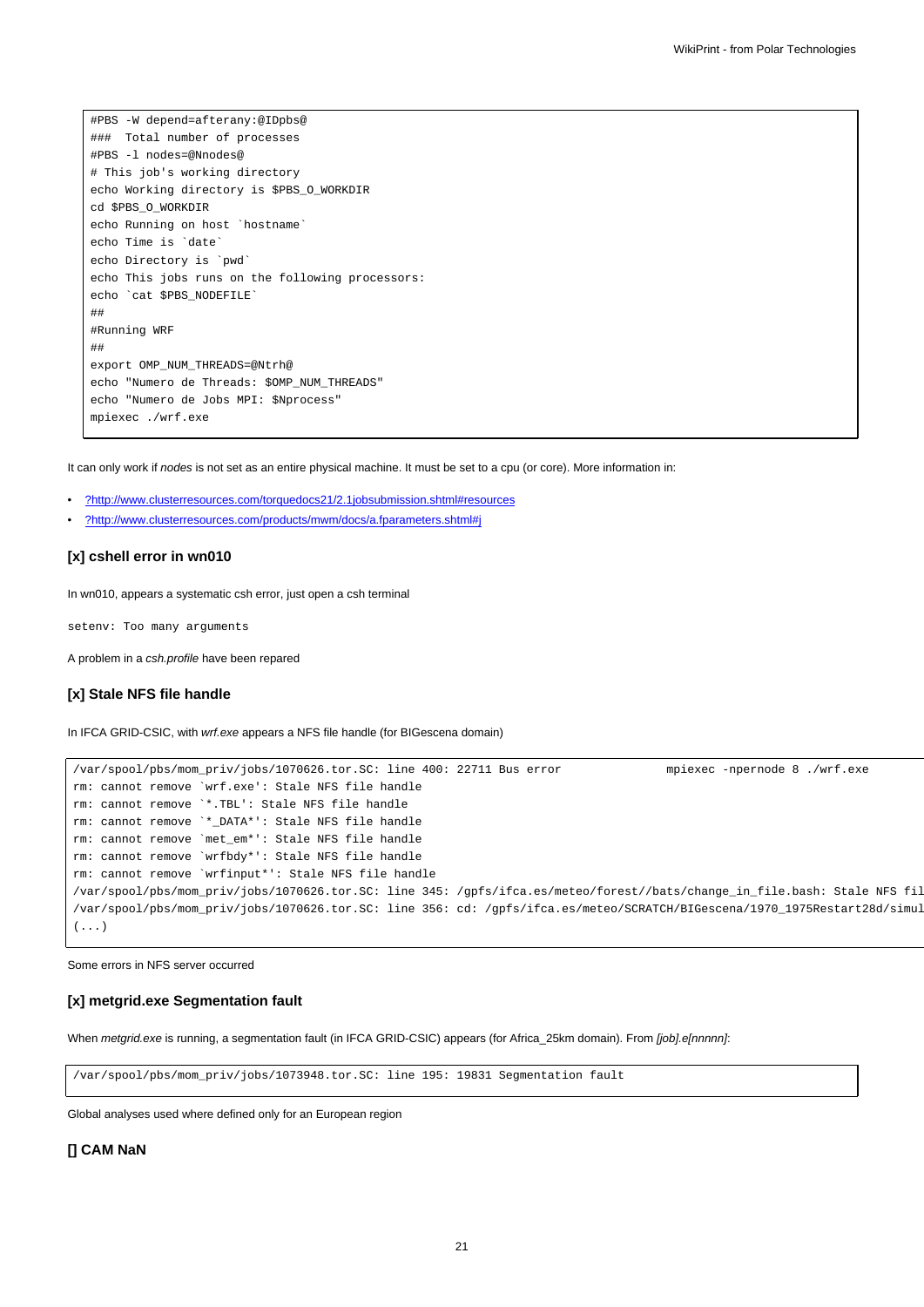module\_ra\_cam\_support.F generates NaN outputs at a given time step (about the 350th julian day of 1996 and 2001, 1996/XII/15 and 2001/XII/16). rsl.out.[nnnn] files become as large as hard disk (because of the output to these files). Has been done:

|                                        | vert interpolate: mmr < 0, m, col, lev, mmr |                                                                  |     |                   |     | NaN |
|----------------------------------------|---------------------------------------------|------------------------------------------------------------------|-----|-------------------|-----|-----|
|                                        |                                             | vert interpolate: $aerosol(k)$ , $(k+1)$ 1.0000000116860974E-007 |     | 0.000000000000000 |     |     |
| $vert\_interpolate: pint(k+1)$ , $(k)$ |                                             |                                                                  | NaN |                   | NaN |     |
| n, c                                   |                                             |                                                                  |     |                   |     |     |

- **FATAL\_ERROR signal:** call wrf\_error\_fatal ('Error of computation') line has been introduce in WRFV3/phys/module\_ra\_cam\_support.F file
- **isnand():** internal pgi instruction added in some places of module\_ra\_cam\_support.F and module\_ra\_cam.F allowing to know where appear first 'NaN' values

Possible WRFv3.0.1.1 bug related to temporal interpolation of CO<sub>2</sub> concentrations at 15/XII of any year (change of monthly value)

# **[x] p4\_error: semget failed for setnum: 12**

Information sources:

- [?http://www.mcs.anl.gov/research/projects/mpi/mpich1/docs/mpichman-chp4/node133.htm](http://www.mcs.anl.gov/research/projects/mpi/mpich1/docs/mpichman-chp4/node133.htm)
- [?https://lists.sdsc.edu/pipermail/npaci-rocks-discussion/2008-May/030470.html](https://lists.sdsc.edu/pipermail/npaci-rocks-discussion/2008-May/030470.html)

This error means that there is not enough shared memory available to allocate a new memory segment for interprocess communication. Often what happens is there are some extra memory segments left over from a crash or programming error of a previous job that needs to be cleaned up. There is a script called cleanipcs that will remove all of your left over ipcs. Users are responsible for cleaning up extra shared memory segments after a crash or when their job is complete.

You can use /usr/bin/ipcs to check memory state in one node:(given example for ssh wn013 ipcs)

| ------ Shared Memory Segments -------- |       |       |       |              |   |        |
|----------------------------------------|-------|-------|-------|--------------|---|--------|
| key                                    | shmid | owner | perms | bytes nattch |   | status |
| 0x00000000 0                           |       | root  | 644   | 72           | 2 |        |
| 0x00000000 32769                       |       | root  | 644   | 16384        | 2 |        |
| 0x00000000 65538                       |       | root  | 644   | 280          | 2 |        |
| 0x00000000 2654211                     |       | lluis | 600   | 33554432     | 0 |        |
| ------ Semaphore Arrays --------       |       |       |       |              |   |        |
| key                                    | semid | owner | perms | nsems        |   |        |
| 0x000000a7 0                           |       | root  | 666   | $\mathbf{1}$ |   |        |
| 0x00000000 11337729                    |       | lluis | 600   | 10           |   |        |
| 0x00000000 11370498                    |       | lluis | 600   | 10           |   |        |
| 0x00000000 11403267                    |       | lluis | 600   | 10           |   |        |
| 0x00000000 11436036                    |       | lluis | 600   | 10           |   |        |
| 0x00000000 11468805                    |       | lluis | 600   | 10           |   |        |
| 0x00000000 11501574                    |       | lluis | 600   | 10           |   |        |
| 0x00000000 11534343                    |       | lluis | 600   | 10           |   |        |
| 0x00000000 11567112                    |       | lluis | 600   | 10           |   |        |
| 0x00000000 11599881                    |       | lluis | 600   | 10           |   |        |
| 0x00000000 11632650                    |       | lluis | 600   | 10           |   |        |
| 0x00000000 11665419                    |       | lluis | 600   | 10           |   |        |
| 0x00000000 11698188                    |       | lluis | 600   | 10           |   |        |
| 0x00000000 11730957                    |       | lluis | 600   | 10           |   |        |
| 0x00000000 11763726                    |       | lluis | 600   | 10           |   |        |
| 0x00000000 11796495                    |       | lluis | 600   | 10           |   |        |
| 0x00000000 11829264                    |       | lluis | 600   | 10           |   |        |
| 0x00000000 11862033                    |       | lluis | 600   | 10           |   |        |
| 0x00000000 11894802                    |       | lluis | 600   | 10           |   |        |
| 0x00000000 11927571                    |       | lluis | 600   | 10           |   |        |
| 0x00000000 11960340                    |       | lluis | 600   | 10           |   |        |
| 0x00000000 11993109                    |       | lluis | 600   | 10           |   |        |
| 0x00000000 12025878                    |       | lluis | 600   | 10           |   |        |
| 0x00000000 12058647                    |       | lluis | 600   | 10           |   |        |
| 0x00000000 14352408                    |       | lluis | 600   | 10           |   |        |
|                                        |       |       |       |              |   |        |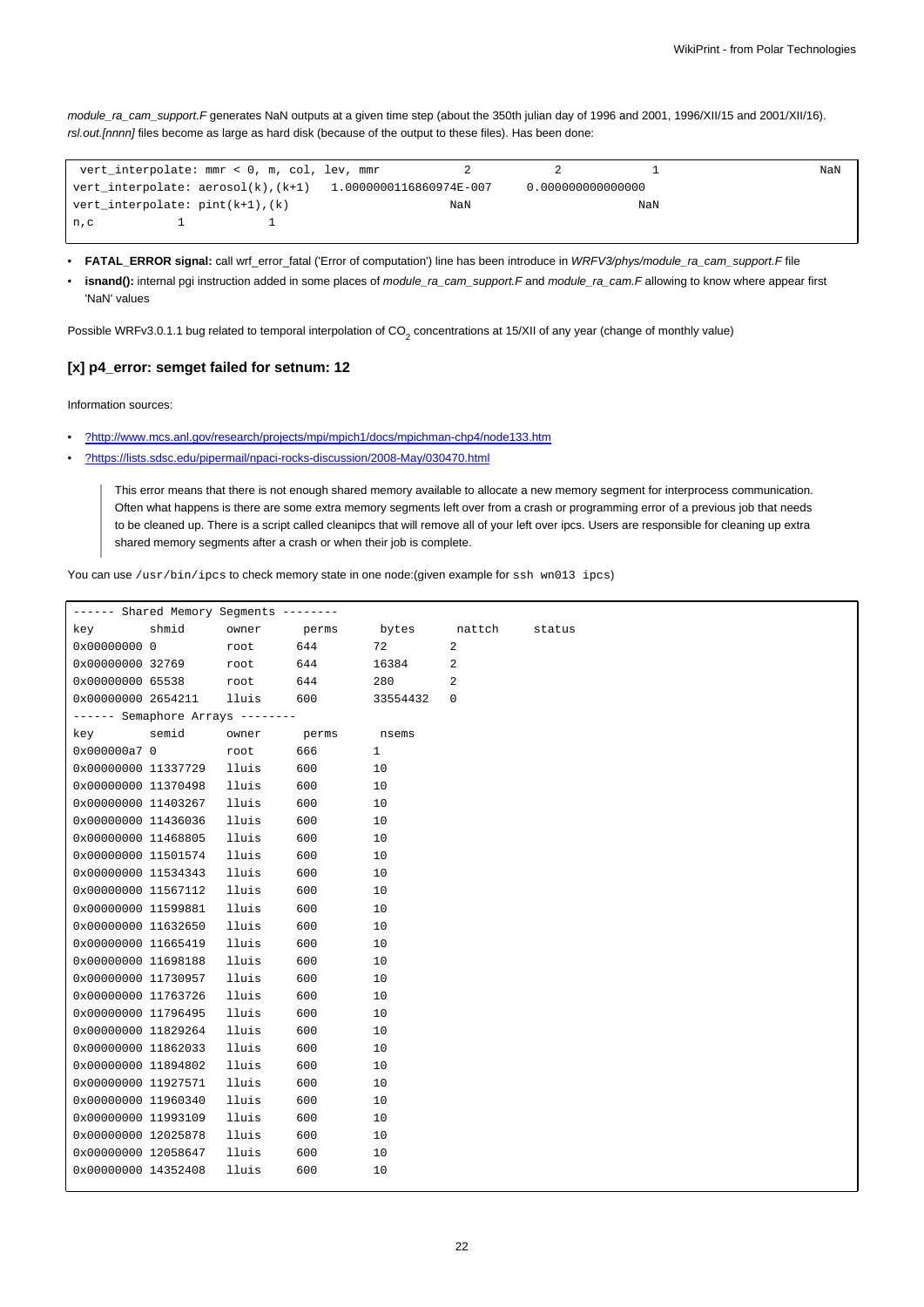| 0x00000000 14385177 |                                        | lluis | 600   | 10           |             |        |
|---------------------|----------------------------------------|-------|-------|--------------|-------------|--------|
|                     | ------ Message Queues --------         |       |       |              |             |        |
| key                 | msqid                                  | owner | perms | used-bytes   | messages    |        |
|                     | [lluis@wn010 WRFV3]\$ ssh wn013 ipcs   |       |       |              |             |        |
|                     | ------ Shared Memory Segments -------- |       |       |              |             |        |
| key                 | shmid                                  | owner | perms | bytes        | nattch      | status |
| 0x00000000 0        |                                        | root  | 644   | 72           | 2           |        |
| 0x00000000 32769    |                                        | root  | 644   | 16384        | 2           |        |
| 0x00000000 65538    |                                        | root  | 644   | 280          | 2           |        |
| 0x00000000 2654211  |                                        | lluis | 600   | 33554432     | $\mathbf 0$ |        |
|                     | ------ Semaphore Arrays --------       |       |       |              |             |        |
| key                 | semid                                  | owner | perms | nsems        |             |        |
| 0x000000a7 0        |                                        | root  | 666   | $\mathbf{1}$ |             |        |
| 0x00000000 11337729 |                                        | lluis | 600   | 10           |             |        |
| 0x00000000 11370498 |                                        | lluis | 600   | 10           |             |        |
| 0x00000000 11403267 |                                        | lluis | 600   | 10           |             |        |
| 0x00000000 11436036 |                                        | lluis | 600   | 10           |             |        |
| 0x00000000 11468805 |                                        | lluis | 600   | 10           |             |        |
| 0x00000000 11501574 |                                        | lluis | 600   | 10           |             |        |
| 0x00000000 11534343 |                                        | lluis | 600   | 10           |             |        |
| 0x00000000 11567112 |                                        | lluis | 600   | 10           |             |        |
| 0x00000000 11599881 |                                        | lluis | 600   | 10           |             |        |
| 0x00000000 11632650 |                                        | lluis | 600   | 10           |             |        |
| 0x00000000 11665419 |                                        | lluis | 600   | 10           |             |        |
| 0x00000000 11698188 |                                        | lluis | 600   | 10           |             |        |
| 0x00000000 11730957 |                                        | lluis | 600   | 10           |             |        |
| 0x00000000 11763726 |                                        | lluis | 600   | 10           |             |        |
| 0x00000000 11796495 |                                        | lluis | 600   | 10           |             |        |
| 0x00000000 11829264 |                                        | lluis | 600   | 10           |             |        |
| 0x00000000 11862033 |                                        | lluis | 600   | 10           |             |        |
| 0x00000000 11894802 |                                        | lluis | 600   | 10           |             |        |
| 0x00000000 11927571 |                                        | lluis | 600   | 10           |             |        |
| 0x00000000 11960340 |                                        | lluis | 600   | 10           |             |        |
| 0x00000000 11993109 |                                        | lluis | 600   | 10           |             |        |
| 0x00000000 12025878 |                                        | lluis | 600   | 10           |             |        |
| 0x00000000 12058647 |                                        | lluis | 600   | 10           |             |        |
| 0x00000000 14352408 |                                        | lluis | 600   | 10           |             |        |
| 0x00000000 14385177 |                                        | lluis | 600   | 10           |             |        |
|                     | ------ Message Queues --------         |       |       |              |             |        |
| key                 | msqid                                  | owner | perms | used-bytes   | messages    |        |
|                     |                                        |       |       |              |             |        |

Use the following command to clean up all memory segments owned by your user id on a cluster:

cexec /opt/mpich/gnu/sbin/cleanipcs

Or for each working node: (be carefull to don't run the script in any node with a right working simulation!!)

ssh wn[NNN] /software/ScientificLinux/4.6/mpich/1.2.7p1/pgi\_7.1-6\_gcc/sbin/cleanipcs

# After that: (in wn013):

| $- - - - - - -$  | Shared Memory Seqments           |           |       |            |          |        |
|------------------|----------------------------------|-----------|-------|------------|----------|--------|
| key              | shmid                            | owner     | perms | bytes      | nattch   | status |
| 0x00000000 0     |                                  | root      | 644   | 72         | 2        |        |
| 0x00000000 32769 |                                  | root      | 644   | 16384      | 2        |        |
| 0x00000000 65538 |                                  | root      | 644   | 280        | 2        |        |
|                  | $-----$ Semaphore Arrays $-----$ |           |       |            |          |        |
| key              | semid                            | owner     | perms | nsems      |          |        |
| 0x000000a7 0     |                                  | root      | 666   |            |          |        |
|                  | ------ Message Oueues            | --------- |       |            |          |        |
| key              | msqid                            | owner     | perms | used-bytes | messages |        |
|                  |                                  |           |       |            |          |        |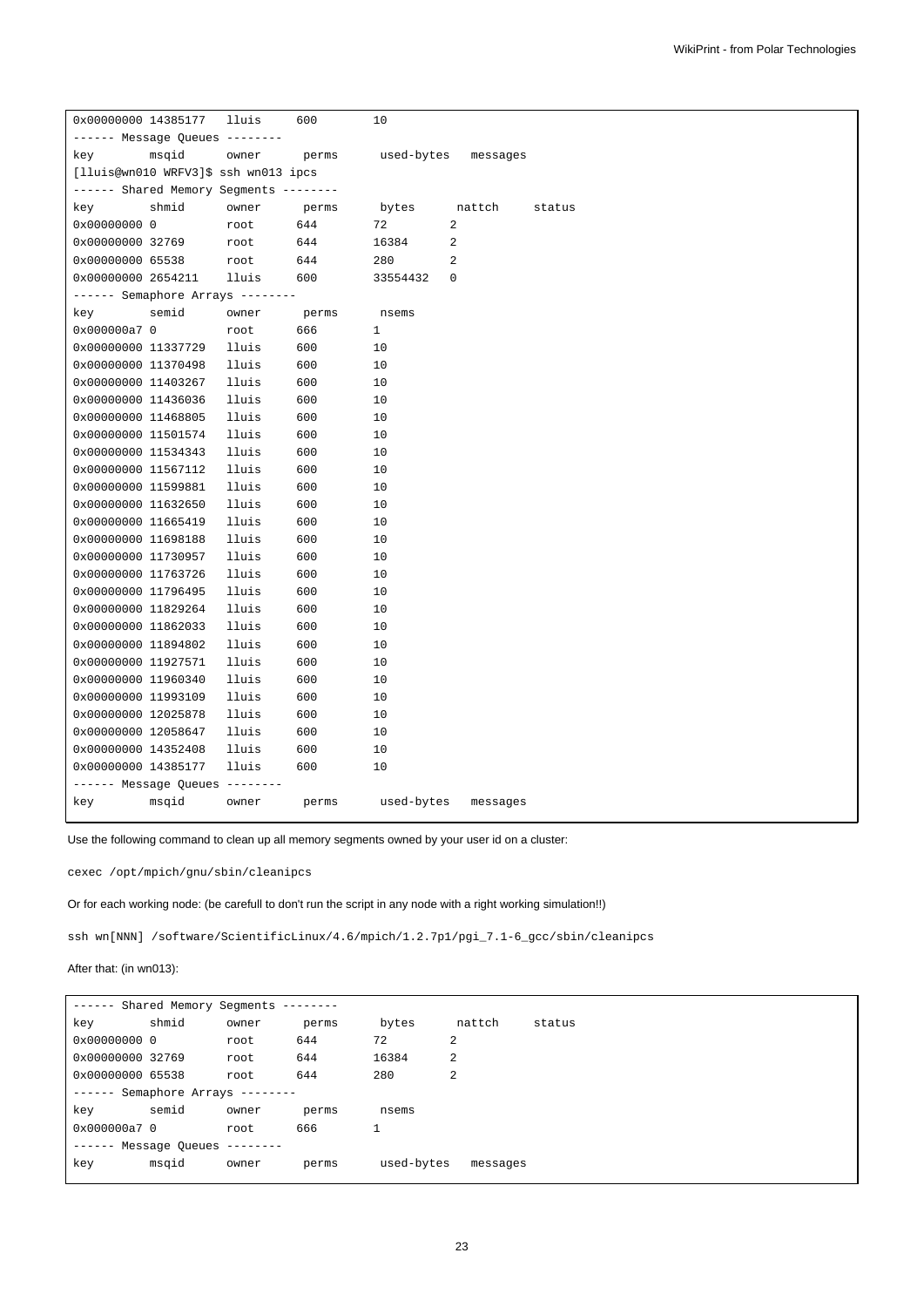## **[x] P4\_GLOBMEMSIZE**

Not enough memory for mpich processes for the simulation. Error message looks like:

```
p3_15324: (1.777344) xx_shmalloc: returning NULL; requested 262192 bytes
p3_15324: (1.777344) p4_shmalloc returning NULL; request = 262192 bytes
You can increase the amount of memory by setting the environment variable
P4_GLOBMEMSIZE (in bytes); the current size is 4194304
p3_15324: p4_error: alloc_p4_msg failed: 0
```
Tipical error for simulations with domains bigger as Europe\_10 and BIGescena domains. Default value is 4MB (4194304)

Increase value to:

- **32 MB** export P4\_GLOBMEMSIZE=33554432
- **64 MB** export P4\_GLOBMEMSIZE=67108864
- **128 MB** export P4\_GLOBMEMSIZE=134217728
- **256 MB** export P4\_GLOBMEMSIZE=268435456

#### **[x] SKINTEMP not found**

ERA40 ECMWF files have a different codification of variables. A modification in Vtable.ECMWF is carried out:

Original line

|  |                                  | Sea-Surface Temperature  |  |
|--|----------------------------------|--------------------------|--|
|  | 139   112   0   7   ST000007   K | T of 0-7 cm ground layer |  |

#### **Modification**

|  |  |  | 139   1   0     SST   K | Sea-Surface Temperature                                         |  |
|--|--|--|-------------------------|-----------------------------------------------------------------|--|
|  |  |  |                         | 139   112   $0$   $7$   SKINTEMP   K   T of 0-7 cm ground layer |  |

## **[x] WOULD GO OFF TOP: KF\_ETA\_PARA I,J,DPTHMX,DPMIN 81 78 NaN 5000.000**

See [?http://forum.wrfforum.com/viewtopic.php?f=6&t=263](http://forum.wrfforum.com/viewtopic.php?f=6&t=263)

Many causes are possible. CFLs, problems with initial or boundary conditions...etc Lowering the time step or swiching off feedback between nests are possible solutions.

#### **[x] Metgrid error: Error in ext\_pkg\_write\_field in metgrid.log**

Also in log/metgrid\_1995030912.out:

| ERROR: Error in ext_pkg_write_field |                                                |  |                 |
|-------------------------------------|------------------------------------------------|--|-----------------|
| WRF_DEBUG: Warning DIM              | , NAME num_metgrid_levels REDIFINED by var GHT |  | 18 in wrf io.F9 |

This error means that probably one or more surface variables are missing in the model input (for example NCEP reanalyses). Input grib files must be checked and fixed.

## **[] forrtl: severe (174): SIGSEGV, segmentation fault occurred**

```
forrtl: severe (174): SIGSEGV, segmentation fault occurred
Image PC Routine Line Source wrf.exe 00000000013EF561 Unknown Unknown
Unknown
wrf.exe 00000000013F0727 Unknown Unknown Unknown
wrf.exe 00000000013F1E68 Unknown Unknown Unknown
wrf.exe 00000000011BB5CB Unknown Unknown Unknown
```